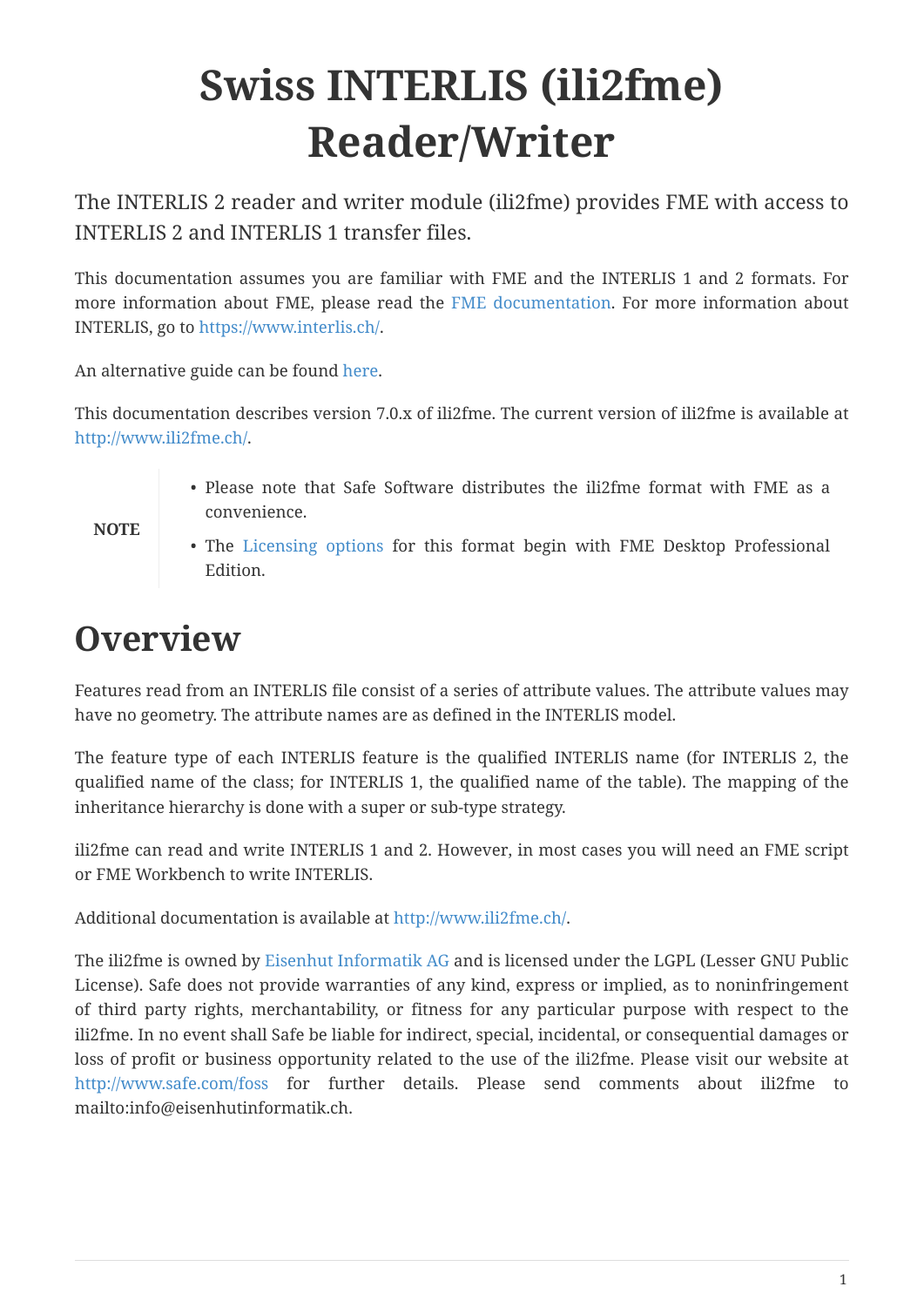# **Quick Facts**

#### [About Quick Facts Tables](https://docs.safe.com/fme/html/FME_Desktop_Documentation/FME_ReadersWriters/QuickFacts/about_quick_facts.htm)

| Format Type Identifier               | ch.ehi.fme.Main          |
|--------------------------------------|--------------------------|
| Long Format Name                     | Swiss INTERLIS (ili2fme) |
| Reader/Writer                        | <b>Both</b>              |
| <b>Licensing Level</b>               | Professional and above   |
| Dependencies                         | None                     |
| Dataset Type                         | File                     |
| Feature Type                         | Class name               |
| <b>Typical File Extensions</b>       | .xtf, .xml, .itf, .ili   |
| <b>Automated Translation Support</b> | Automated reading        |
| <b>User-Defined Attributes</b>       | Yes                      |
| Coordinate System Support            | N <sub>0</sub>           |
| Generic Color Support                | N <sub>0</sub>           |
| Spatial Index                        | Never                    |
| Schema Required                      | Yes                      |
| <b>Transaction Support</b>           | N <sub>0</sub>           |
| Geometry Type                        | xtf_geomtype             |

## **Geometry Support**

| Geometry       | Supported? |
|----------------|------------|
| aggregate      | no         |
| circles        | stroked    |
| circular arc   | yes        |
| donut polygon  | yes        |
| elliptical arc | stroked    |
| ellipses       | stroked    |
| line           | yes        |
| none           | yes        |
| point          | yes        |
| polygon        | yes        |
| raster         | no         |
| solid          | yes        |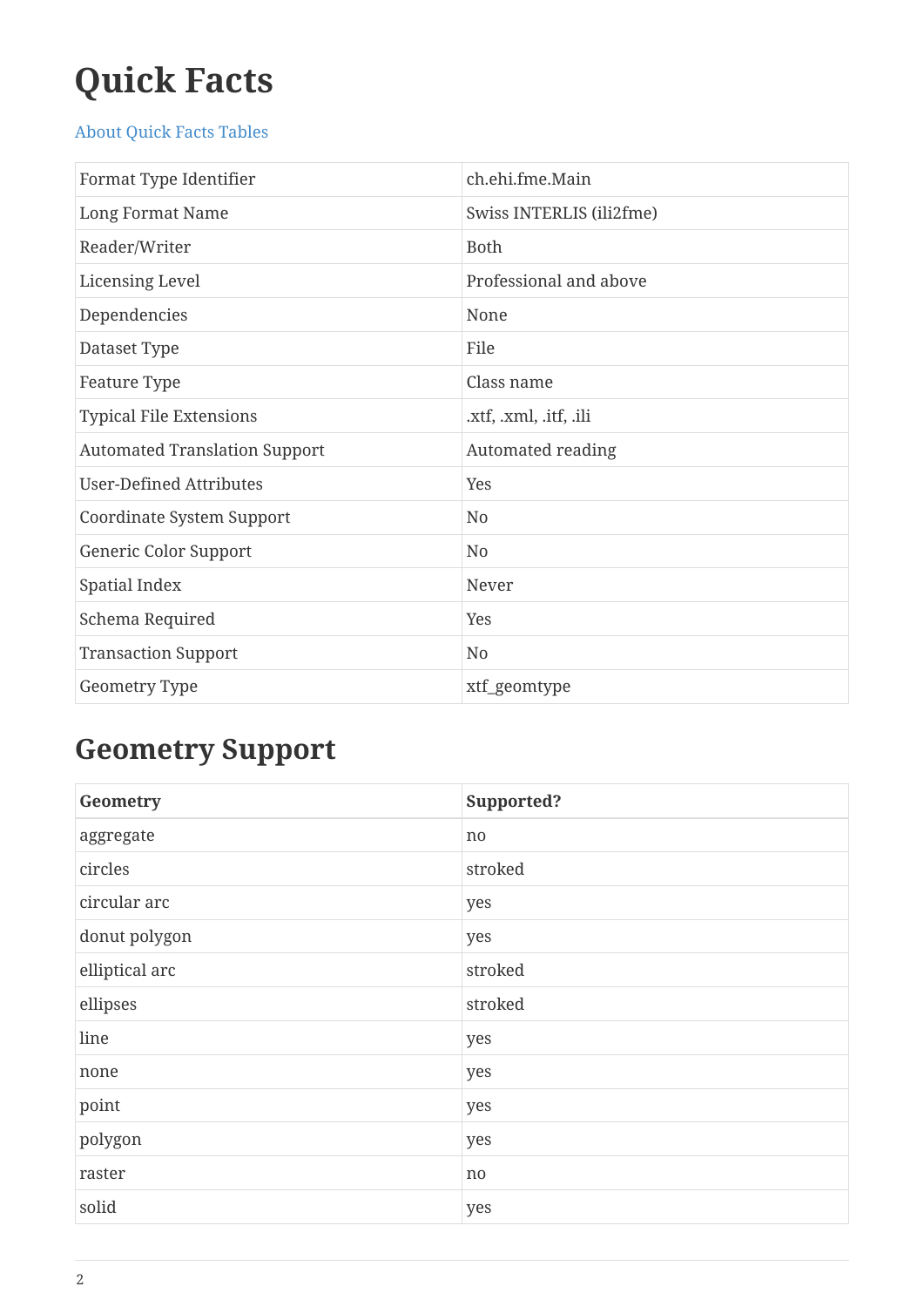| Geometry | Supported? |
|----------|------------|
| surface  | yes        |
| text     | no         |
| z-values | yes        |

## **Use Cases**

## **Reading INTERLIS 1-Data**

To read INTERLIS 1-data, the Model (.ili) must be known to FME. It can be stored:

- in a model repository on the internet
- in \$(FME)\plugins\interlis2\ilimodels
- in a special model directory you specify
- in the same directory than your data

Then you can select an INTERLIS 1-datafile (.itf) and open it with FME (Viewer, Workbench, Universal Translator) and use it.

- All the enumerations from the ITFs will be converted to texts (values).
- If more than one geometry exists, the first geometry will be used as FME geometry, the other ones will be stored as Hex Well Known Binary in Attributes.

## **Reading INTERLIS 2-Data**

Reading INTERLIS 2-data is essentially the same than reading INTERLIS 1-data with the following differences:

- The data comes in XTF-files (and not ITF-files)
- If your data models contain EXTENDS, FME will show all the data in a single "superstructure" â€" feature type. You will have to use an AttributeFilter on XTF\_CLASS to separate the different classes in Workbench. Since ili2fme-4.4.0, the data model may also be imported with a "subclass"-strategy rather than a superclass- strategy. When "subclass" is chosen, a feature type is created for each concrete extended class, whereas one feature type is created per parent class when "superclass" is chosen.

## **Writing INTERLIS 1-Data**

To write INTERLIS 1-data, the process is the following Prerequisites: the INTERLIS model (.ili) has to exist before!

- Set up a Workbench
- Define an Swiss INTERLIS (ili2fme) destination dataset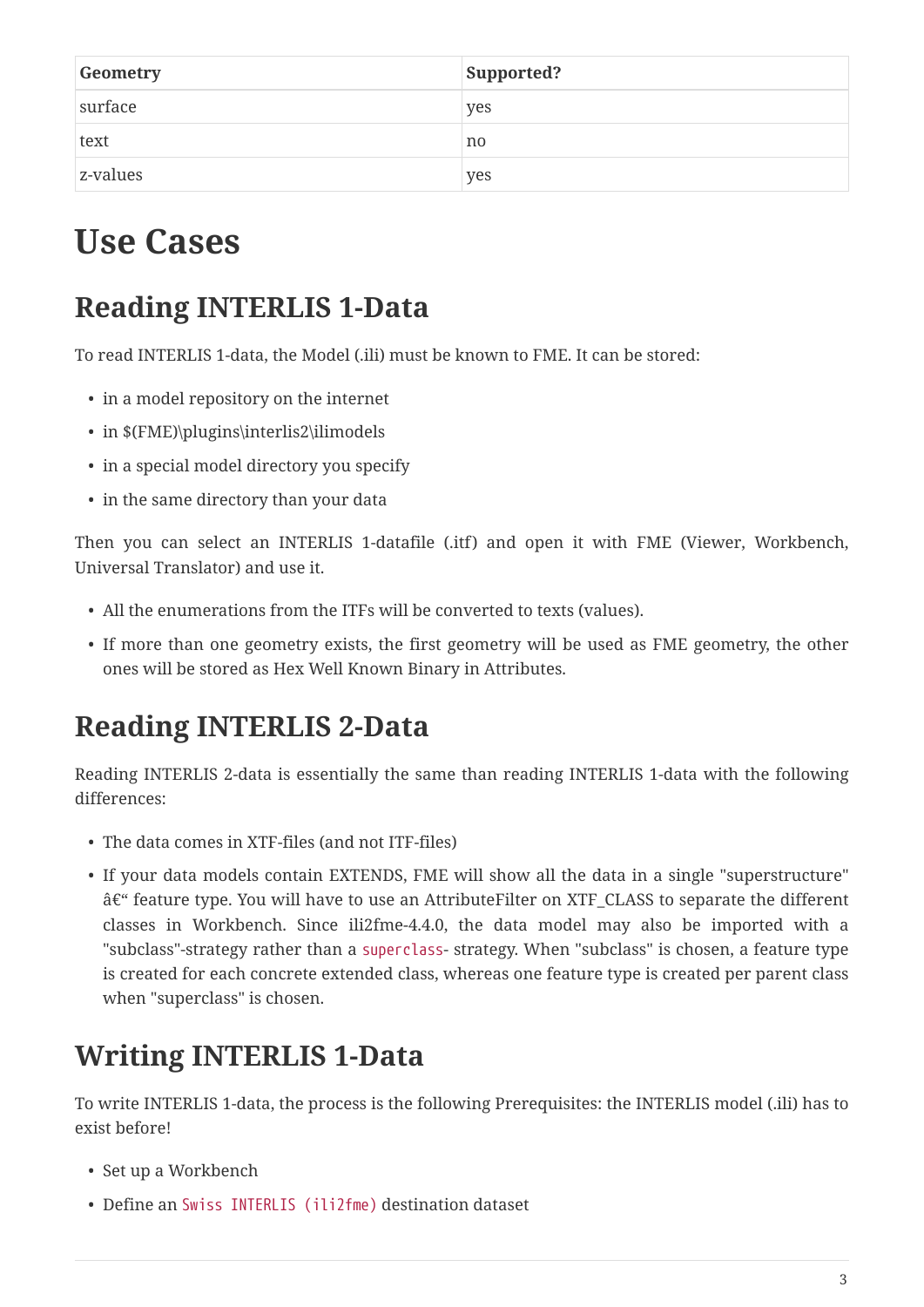- Import the feature type definitions from your ILI-model (Destination Data → Import FeatureTypes  $\rightarrow$  Browse to your ILI-file; define the appropriate ili2fme parameters)
- Define a transfer identification for each feature, by setting the format attribute "xtf\_id" (e.g. generate it with a counter or map a format attribute like OBJECTID / FID or similar)
- Route your features to the destination feature types (connect the arrows)
- GO!

**NOTE**

If the xtf class format attribute is set, its value supersedes the name of the feature type. This may lead to unexpected results if your features come from an INTERLIS dataset, and xtf class is still set (to the source class instead of the target class).

### **Writing INTERLIS 2-Data**

To write out INTERLIS 2-data, you will have to follow these steps in addition to the ones explained for INTERLIS 1:

- Create one feature of feature type XTF\_BASKETS for each TOPIC (With a Creator / NullGeometryCreator + AttributeCreator)
- Reference this basket in each feature type of the topic, by setting the format attribute "xtf\_basket" (e.g. by attaching a constant).
- Write all herited classes to a "superstructure" feature type. (or choose a subclass-strategy)
- Define the qualified INTERLIS class name of each class, by setting the format attribute "xtf\_class" in each feature type
	- you should define the appropriate ili2fme parameters when importing the feature types (such as "superclass" or "subclass" inheritance mapping strategy)
	- XTF\_BASKETS features must be created by hand in a common transformation with an INTERLIS 2 writer.
	- xtf\_basket format attributes must be set by hand in a common transformation with an INTERLIS 2 writer.
- **NOTE**
- xtf\_id format attributes must be set/mapped in a common transformation with an INTERLIS 2 writer.
- You always need to provide fully qualified class names of the target INTERLIS model. For example, the correct parameter might be: "Fallbeispiel.Raumplanung.Bauzone".
- If the xtf class format attribute is set, its value supersedes the name of the feature type. This may lead to unexpected results if your features come from an INTERLIS dataset, and xtf\_class is still set (to the source class instead of the target class).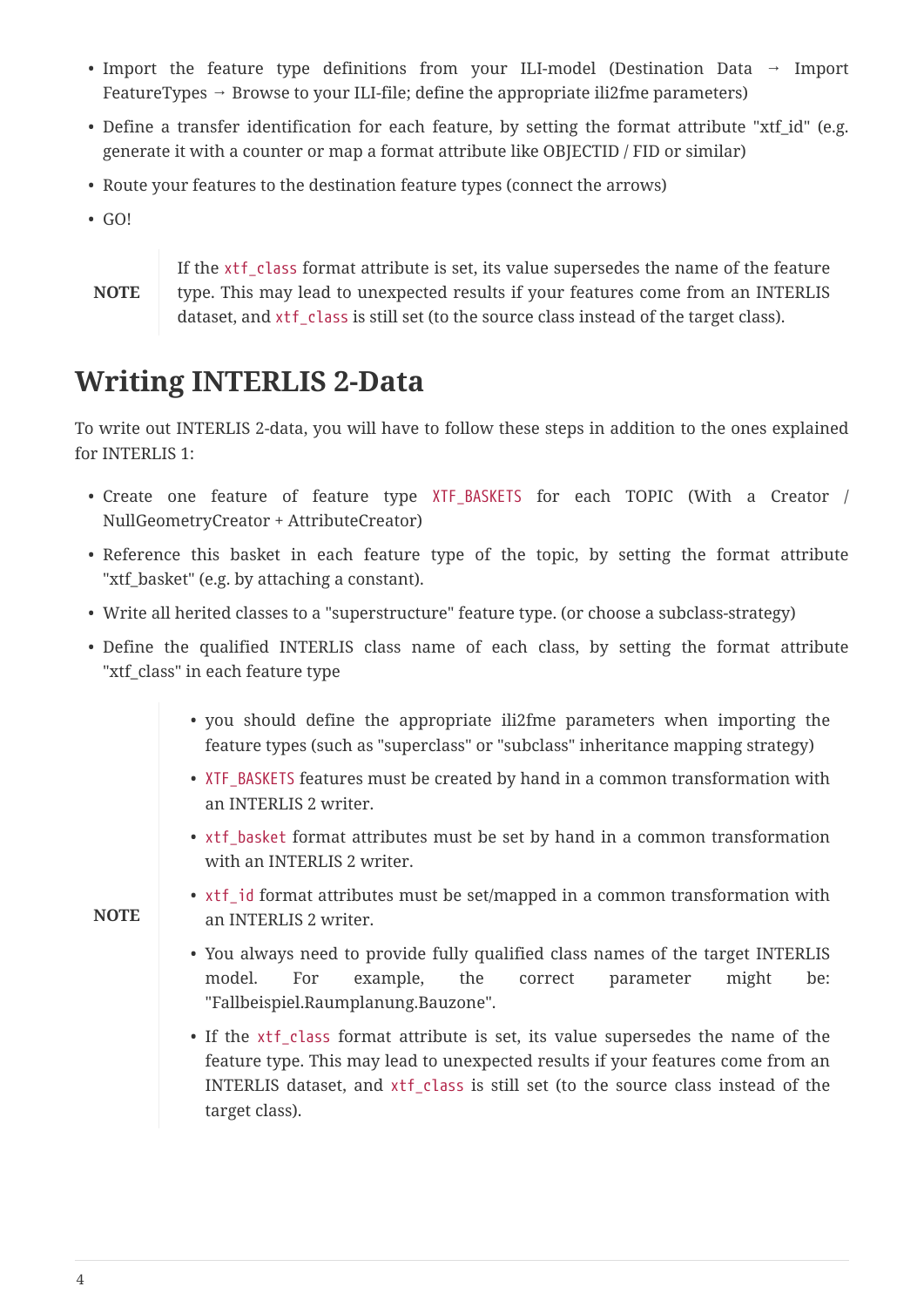### **Writing GML-Data**

Starting with version 5.0.0 ili2fme is able to write GML, according to the ILIGML specification. To write out GML, just follow the steps explained for INTERLIS 2, but select a file to write with extension ".gml".

### **Reading and writing INTERLIS-Data**

When you read and write INTERLIS data, read the sections on reading and writing. In addition, you always (even if writing INTERLIS 1) have to

• set the xtf\_class format attribute on every destination feature type to the qualified INTERLIS class name (use an AttributeCreator transformer)!

## **INTERLIS-Models**

Normally ili2fme will read the required INTERLIS-Models as required by your data. Only when you "Import features types" (a FME Workbench menu item) you should specify a model file (a file with the extension ".ili"). You can specify the places that ili2fme should look after the required models by setting the parameter MODEL\_DIR. If a file folder doesn't contain a file named "ilisite.xml" or "ilimodels.xml", ili2fme will scan all files with an extension ".ili". If the folder contains multiple files with extension ".ili" that contain an INTERLIS models with the same name, you will get unexpected results. If a file folder contains a file named "ilisite.xml" or "ilimodels.xml", ili2fme will use the folder as an INTERLIS model repository. "ilimodels.xml" lists models and associates them with files. "ilisite.xml" contains links to other model repositories.

## **Reader Parameters**

#### **Models**

The required INTERLIS models to read the dataset (the model name, not the file of the model; so no extension .ili) and separated by semicolons (;). The default value %DATA is a placeholder and means that models are determined by inspecting the transfer file.

#### **Models Directory**

This is the folder that contains the .ili files. These files are scanned for INTERLIS models. You may use %XTF\_DIR as a placeholder for the folder of the data file that you will read. Also model repositories might be specified (such as <http://models.interlis.ch/>). Multiple folders or repositories may be separated by semicolons (;).

#### **Topics Filter**

These are the qualified names of INTERLIS topics to read data from (for example, DM01.Bodenbedeckung). You can enter multiple topic names, separated by semicolons (;). If set, the data of other topics will be ignored.

This parameter can remain empty. If it is not set, data of all topics will be read.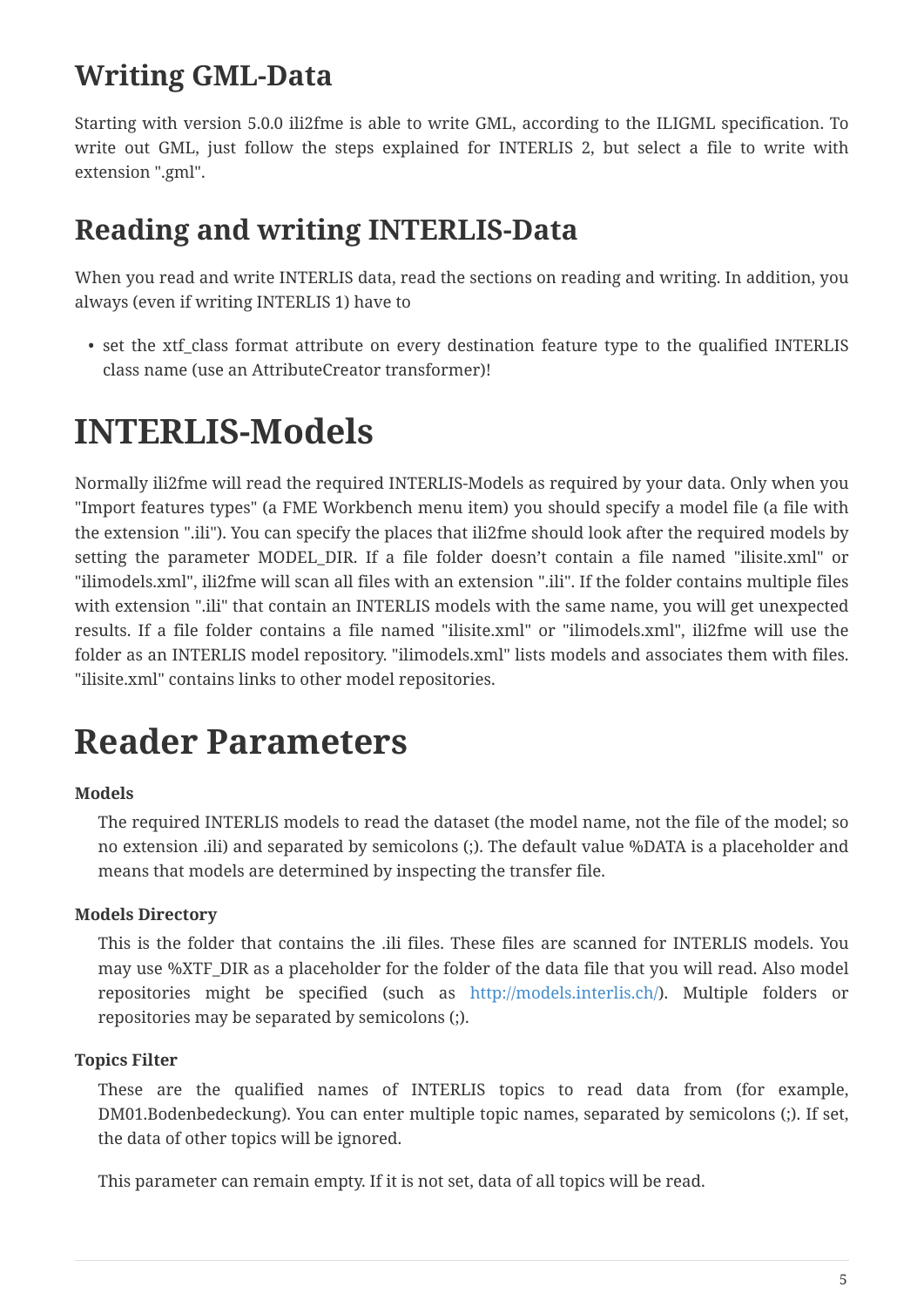**NOTE** The Topics Filter parameter does not affect the number of FME Feature Types that are created during initial reader setup in FME Workbench. This aspect is based on the option *Inheritance Mapping Strategy* (see below), the Workflow Option in the *Add Reader* dialog and the selected Feature Types in the *Select Feature Types* dialog.

#### **Check TID/OID Uniqueness**

#### **Yes**

The reader will check if the TIDs/OIDs are unique.

#### **No**

It will bypass this check.

#### **Validate**

#### **Yes**

The reader will validate the data by using the ilivalidator.

#### **No**

It will bypass the validation completely.

#### **Validate Attribute/Role Multiplicity**

#### **Yes**

The reader will check for mandatory but missing values/references.

#### **No**

It will bypass this validation.

#### **Validator Configuration**

An ilivalidator configuration file to fine tune the validation. See [https://github.com/claeis/](https://github.com/claeis/ilivalidator/blob/master/docs/ilivalidator.rst#konfiguration) [ilivalidator/blob/master/docs/ilivalidator.rst#konfiguration](https://github.com/claeis/ilivalidator/blob/master/docs/ilivalidator.rst#konfiguration) for further information.

#### **ITF Ignore Polygon Building Errors**

This setting is independent of an enabled or disabled validation and applies only to INTERLIS 1 datasets.

#### **Yes**

The reader will ignore AREA/SURFACE errors, that would result in incomplete data.

#### **No**

The reader will report AREA/SURFACE errors, that would result in incomplete data.

#### **Geometry Encoding**

Defines the encoding of geometry attributes, which are not used as FME geometry (only the first geometry attribute becomes an FME geometry).

#### **FMEXML**

encodes as FME XML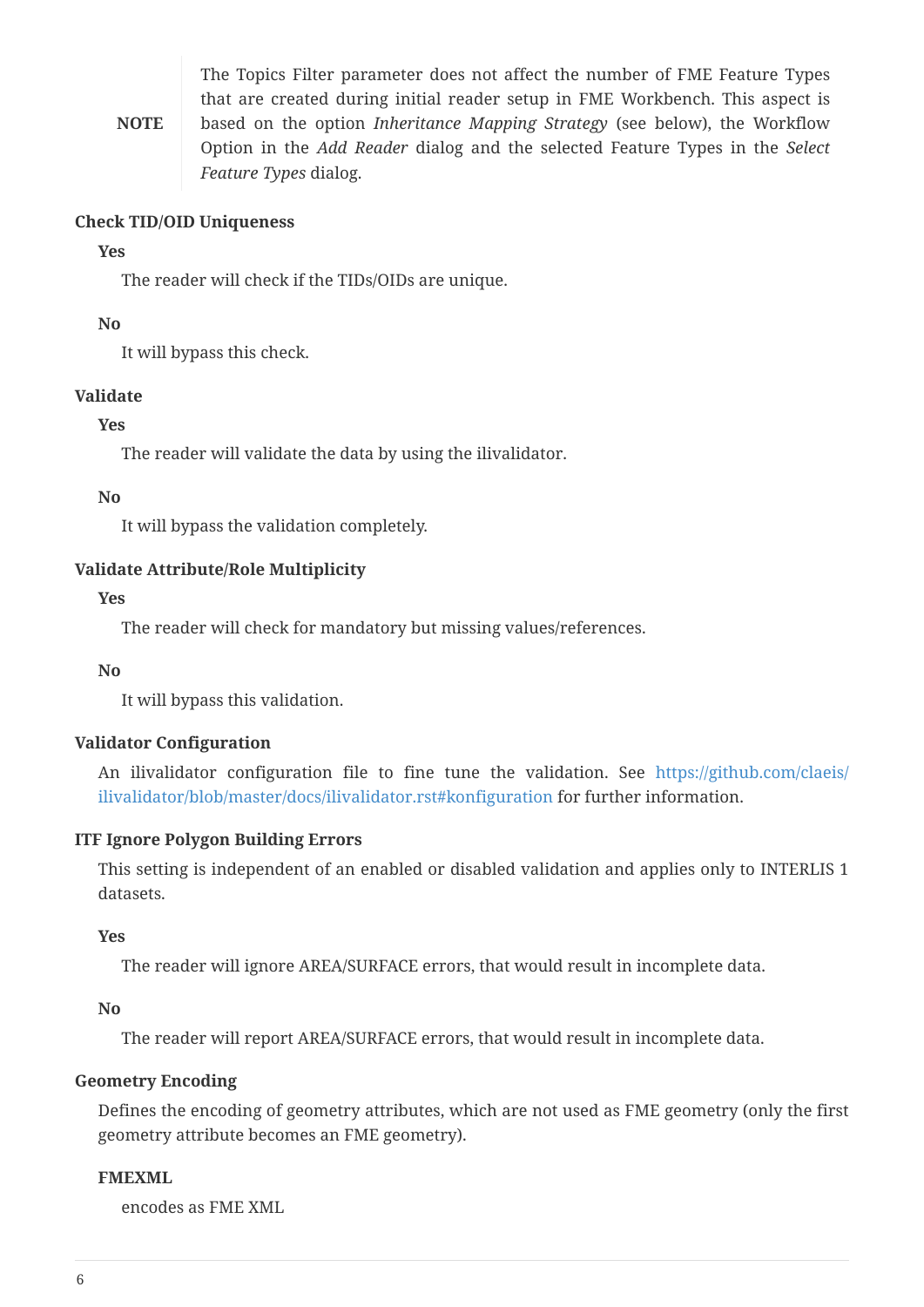#### **FMEBIN**

encodes as FME Binary

#### **FMEHEXBIN**

encodes as FME Hex Binary

#### **OGCHEXBIN**

encodes as OGC Hex Binary

#### **Mapping of multiple Geometry Attributes**

Defines the encoding of INTERLIS geometry attributes, in cases where the INTERLIS class defines multiple attributes of type geometry.

#### **EncodeAsFmeAttribute**

Only the first geometry attribute becomes an FME geometry. Any additional INTERLIS geometry attributes are mapped to FME attributes.

#### **RepeatFeature**

The reader creates multiple FME features for one single INTERLIS object; one feature per geometry attribute value of the single INTERLIS object (any non-geometry attribute is the same in all this cloned features).

#### **ITF Linetable Mapping**

Applies only to INTERLIS 1 datasets.

#### **Polygon**

The reader will create polygons for all SURFACE/AREA attributes; no linetable features are created. This option requires valid data.

#### **Raw**

The reader will read the data as it is in the ITF transfer file. No polygon building for SURFACE/AREA attributes will be done. This option enables to read invalid SURFACE/AREA data, and can be used for error analysis.

#### **Polygon+Raw**

The reader will create polygons for all SURFACE/AREA attributes, but will also create linetable features. AREA linetables will contain one or two references to the features with the polygons. This option requires valid data.

#### **Inheritance Mapping Strategy**

Applies only to INTERLIS 2 datasets.

**NOTE** For more information, see the section titled Inheritance mapping strategies under 'Feature Representation' in the Swiss INTERLIS (ili2fme) Reader/Writer section of the Readers and Writers Manual.

#### **SuperClass**

The superclass inheritance mapping strategy is applied.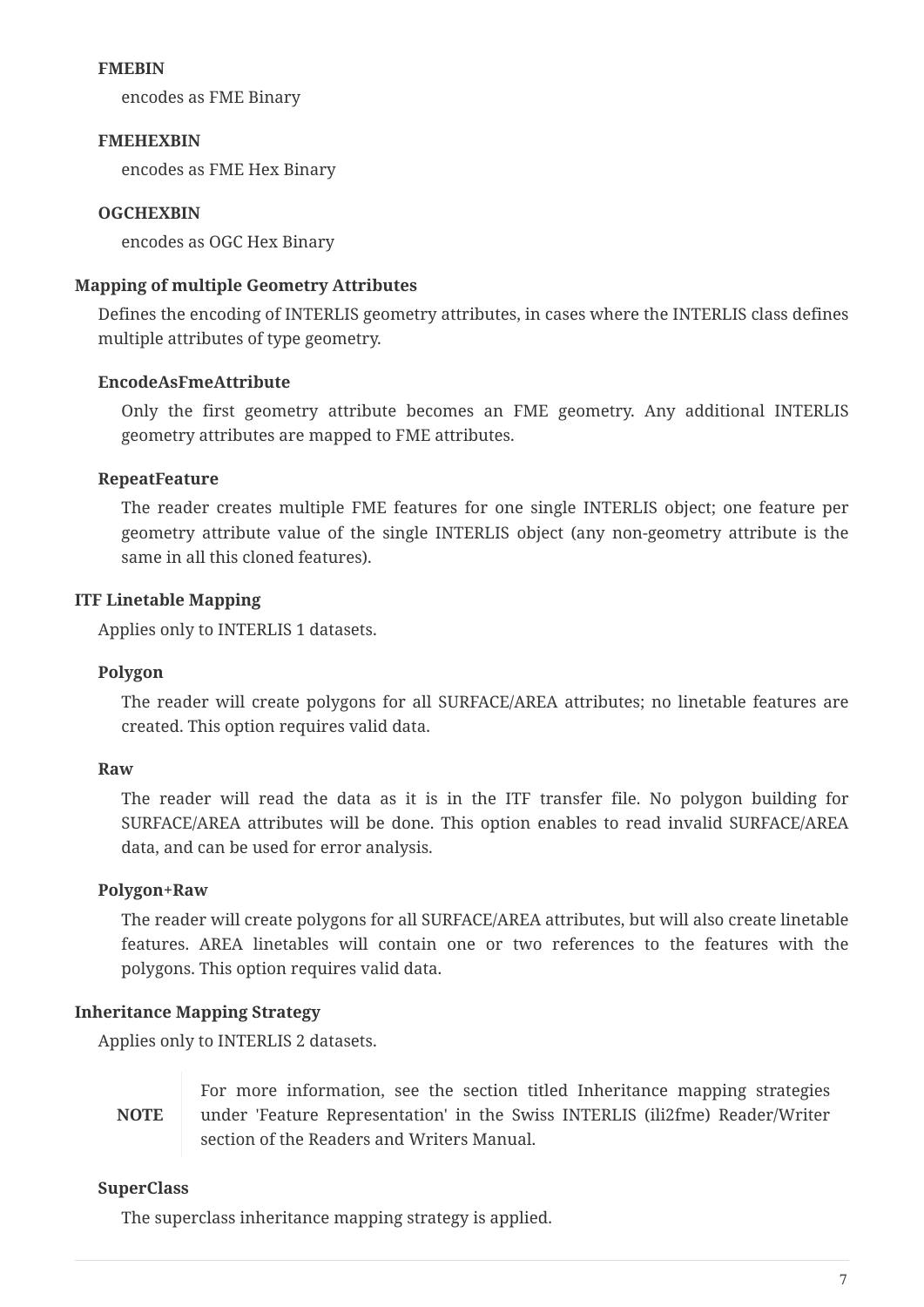#### **SubClass**

The subclass inheritance mapping strategy is applied.

#### **Trim Values**

#### **Yes**

The reader will remove leading and trailing spaces from text attributes.

#### **No**

The reader will bypass this data cleaning.

#### **ITF Add Default Values**

Applies only to INTERLIS 1 datasets.

#### **Yes**

The reader will parse the explanation at the end of attribute definitions that are optional. If there is no attribute value in the data, it will add the one given in the model.

#### **No**

The reader will not supply any default values to the data.

#### **ITF Renumber TIDs**

Applies only to INTERLIS 1 datasets.

#### **Yes**

The reader will renumber the objects so that the TID becomes unique across the whole transfer. Any references to the renumbered objects are changed appropriately.

#### **No**

The reader will read the TIDs without making any changes.

#### **ITF Read enum Values as Code**

Applies only to INTERLIS 1 datasets.

#### **Yes**

The reader will read values of attributes of type enumeration as numeric code (the same code as it appears in the ITF transfer file). This option is not recommended and exists only for backward compatibility reasons.

#### **No**

The reader will map the code from the transfer file to enumeration element name (the value as it would appear in an INTERLIS 2 transfer file). This option is recommended because it is less error prone and offers compatibility between INTERLIS 1 and 2.

#### <span id="page-7-0"></span>**Create Feature Types For Enumerations**

Controls how FME feature types are created for INTERLIS enumerations

#### **No**

No feature types are created for enumerations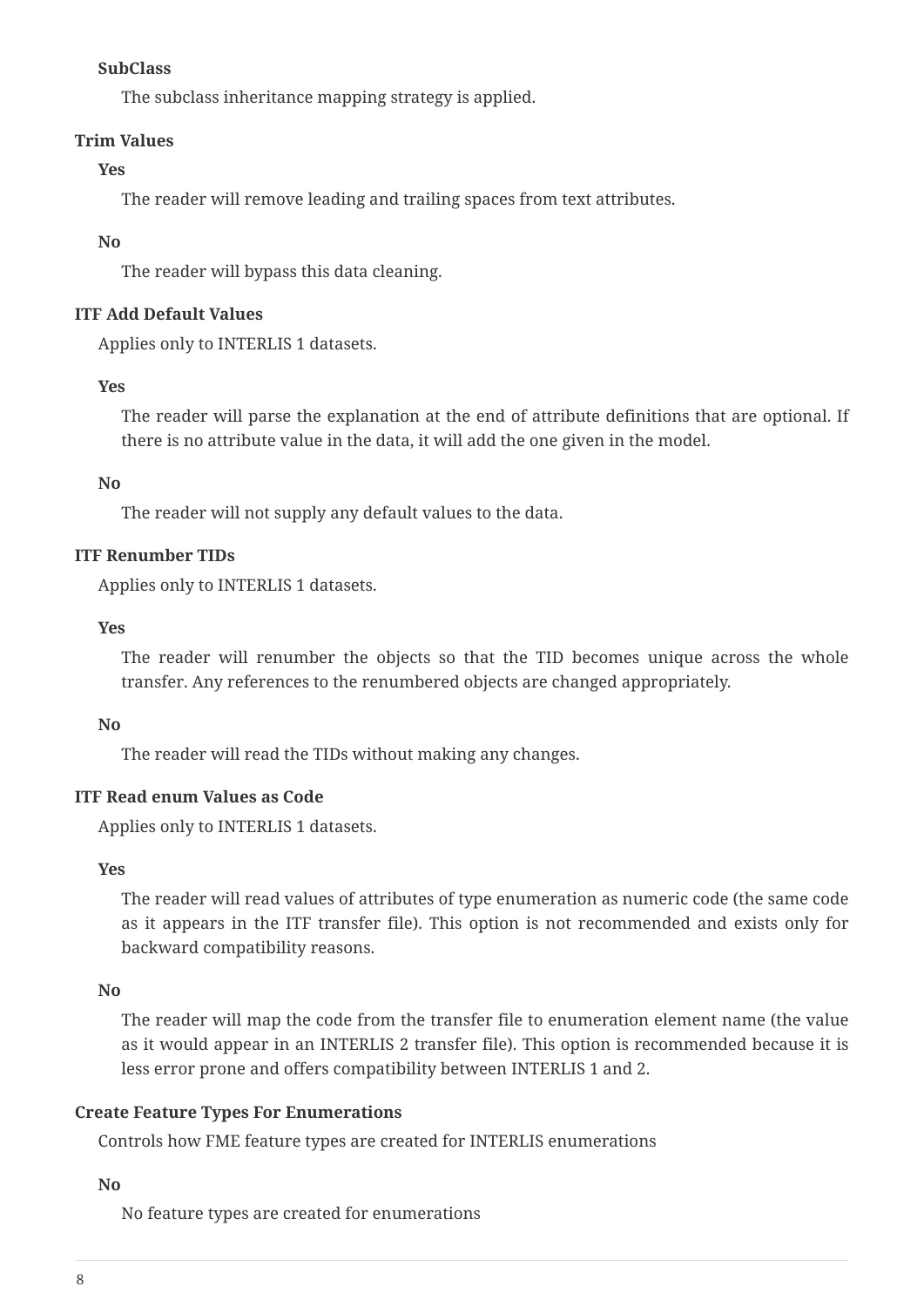#### **SingleType**

A single additional feature type called "XTF\_ENUMS" is created and each element of all enumeration types is provided as a feature of this feature type.

#### **OneTypePerEnumDef**

One feature type is created for each enumeration type.

#### **http Proxy Host**

This is the proxy server that ili2fme will use to access model repositories.

#### **http Proxy Port**

This is the proxy server that ili2fme will use to access model repositories.

#### **Enable Trace Messages**

Controls the level of detail of log messages written by the reader.

#### **Yes**

details progress messages will be written to the log

#### **No**

only normal progress messages will be written to the log

## **Writer Parameters**

#### **Models**

The required INTERLIS models to write the dataset (the model name, not the file of the model; so no extension .ili) and separated by semicolons (;). The default value %DATA is a placeholder and means that models are determined by inspecting the features.

#### **Models Directory**

This is the folder that contains the .ili files. These files are scanned for INTERLIS models. You may use %XTF\_DIR as placeholder for the folder of the data file that you will write. Also model repositories might be specified (such as <http://models.interlis.ch/>). Multiple folders or repositories may be separated by semicolons (;).

#### **Check TID/OID Uniqueness**

#### **Yes**

Checks if the TIDs/OIDs are unique.

#### **No**

This check is bypassed.

#### **Validate**

#### **Yes**

The writer will validate the data by using the ilivalidator.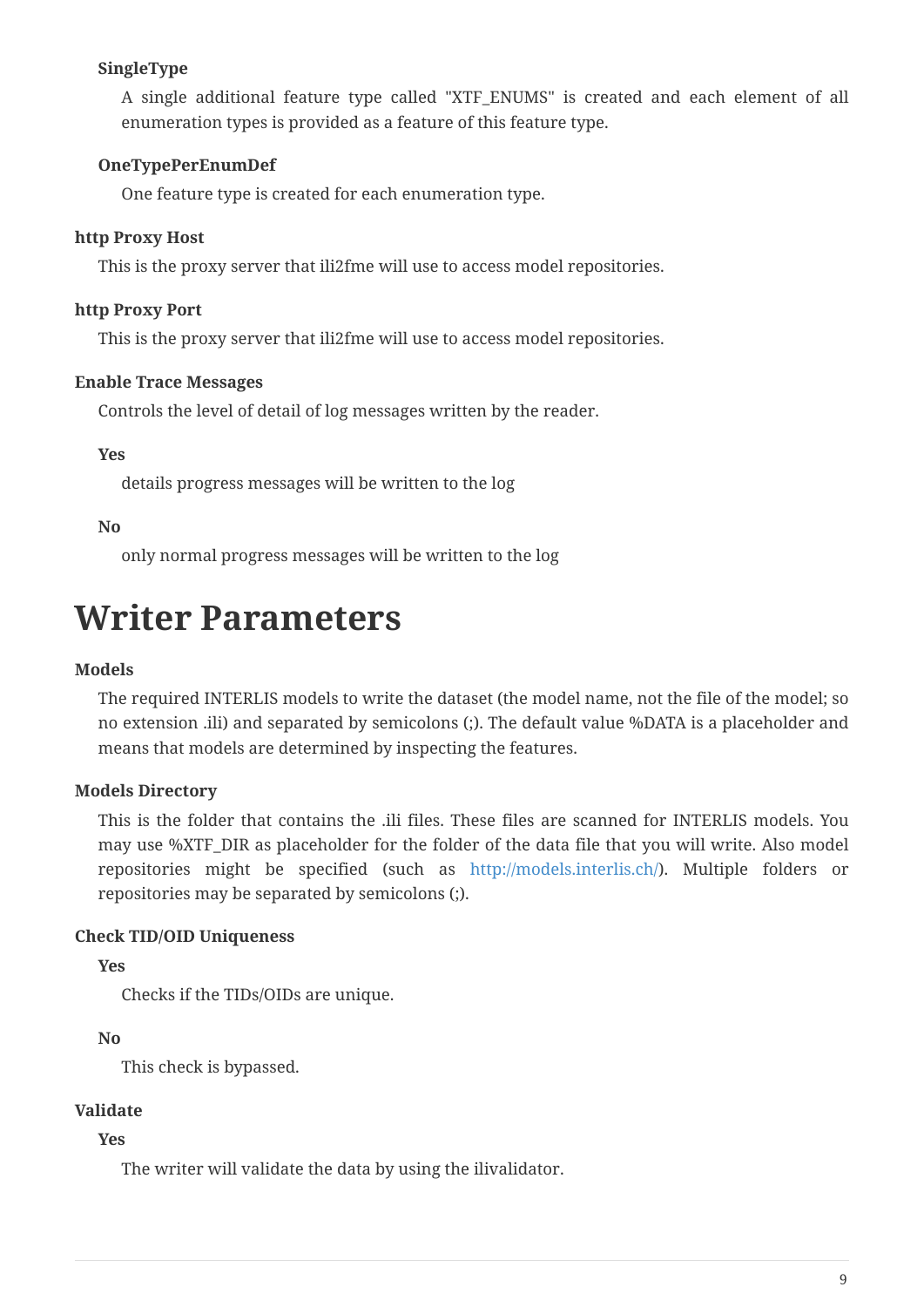**No**

It will bypass the validation completely.

#### **Validate Attribute/Role Multiplicity**

#### **Yes**

The writer will check for mandatory but missing values/references.

#### **No**

It will bypass this validation.

#### **Validator Configuration**

An ilivalidator configuration file to fine tune the validation. See [https://github.com/claeis/](https://github.com/claeis/ilivalidator/blob/master/docs/ilivalidator.rst#konfiguration) [ilivalidator/blob/master/docs/ilivalidator.rst#konfiguration](https://github.com/claeis/ilivalidator/blob/master/docs/ilivalidator.rst#konfiguration) for further information.

#### **Inheritance Mapping Strategy**

Applies only to INTERLIS 2 datasets.

#### **SuperClass**

The superclass inheritance mapping strategy is applied.

#### **SubClass**

The subclass inheritance mapping strategy is applied.

#### **Geometry Encoding**

Defines the encoding of geometry attributes which are not used as FME geometry (only the first geometry attribute becomes FME geometry).

#### **FMEXML**

encodes as FME XML

#### **FMEBIN**

encodes as FME Binary

#### **FMEHEXBIN**

encodes as FME Hex Binary

#### **OGCHEXBIN**

encodes as OGC Hex Binary

#### **Trim Values**

#### **Yes**

The writer will remove leading and trailing spaces from text attributes.

#### **No**

It will bypass this data cleaning.

#### **Use Linetables**

This field applies only to INTERLIS 1 datasets with INTERLIS AREA or INTERLIS SURFACE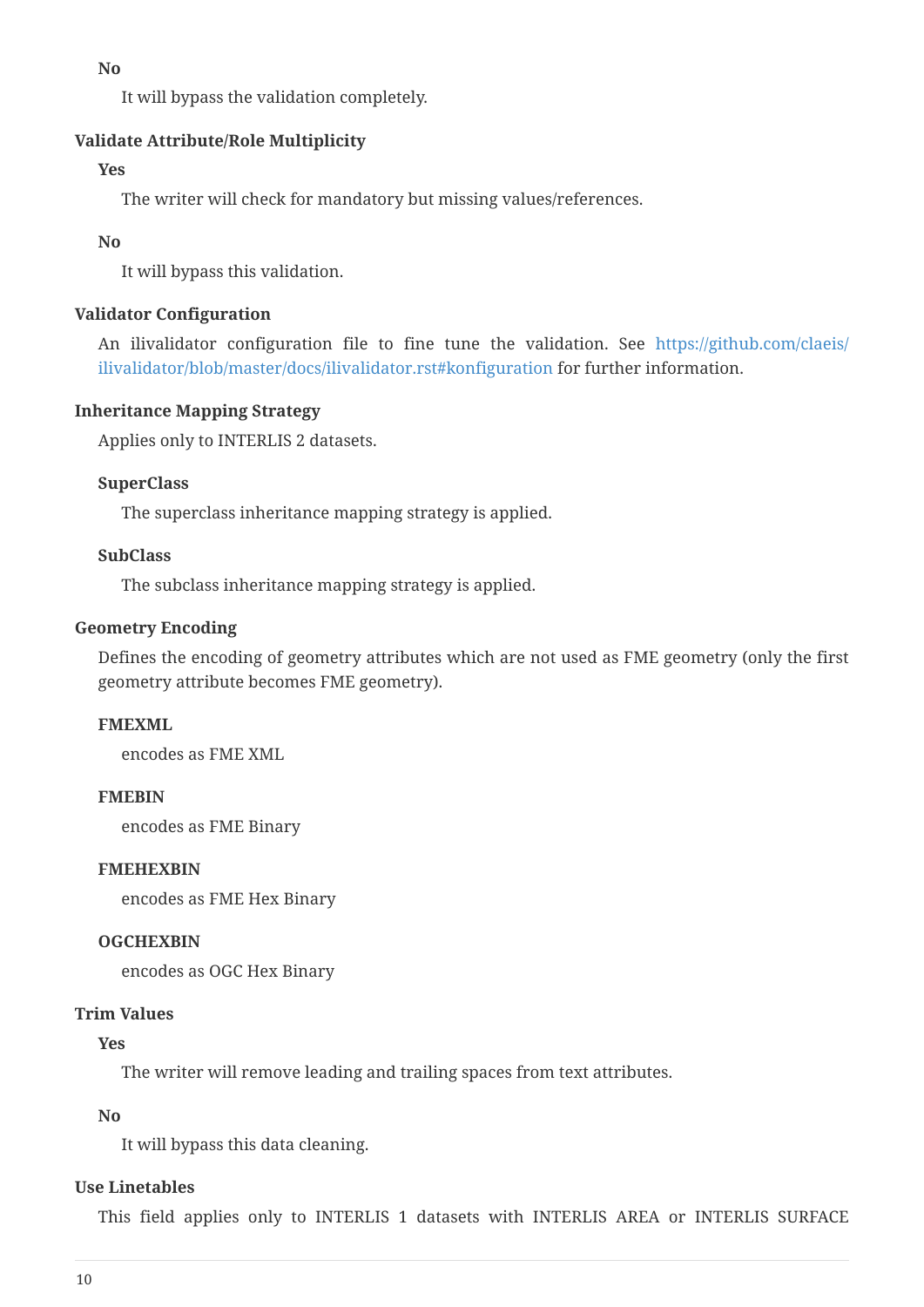attributes.

**Yes**

The writer will expect one additional feature type for each INTERLIS SURFACE or AREA attribute. The additional feature type with the suffix \_\$(attributeName) contains the line helper features as they should appear in the transfer-file.

**No**

The writer will create the line helper table out of the polygons/donuts.

#### **http Proxy Host**

This is the proxy server that ili2fme will use to access model repositories.

#### **http Proxy Port**

This is the proxy server that ili2fme will use to access model repositories.

#### **Enable Trace Messages**

Controls the level of detail of log messages written out.

**Yes**

Detailed progress messages will be written to the log.

**No**

Only normal progress messages will be written to the log.

## **Feature Representation**

The following clauses describe how ili2fme maps INTERLIS objects to FME features. Features written to the INTERLIS transfer file are expected to have the same structure, as they would have had when read.

INTERLIS allows for some nesting of type definitions. A class or table is defined in a topic. Several topics are grouped to a model. FME does not allow such a nesting; therefore, ili2fme maps INTERLIS class with their qualified name to FME feature types.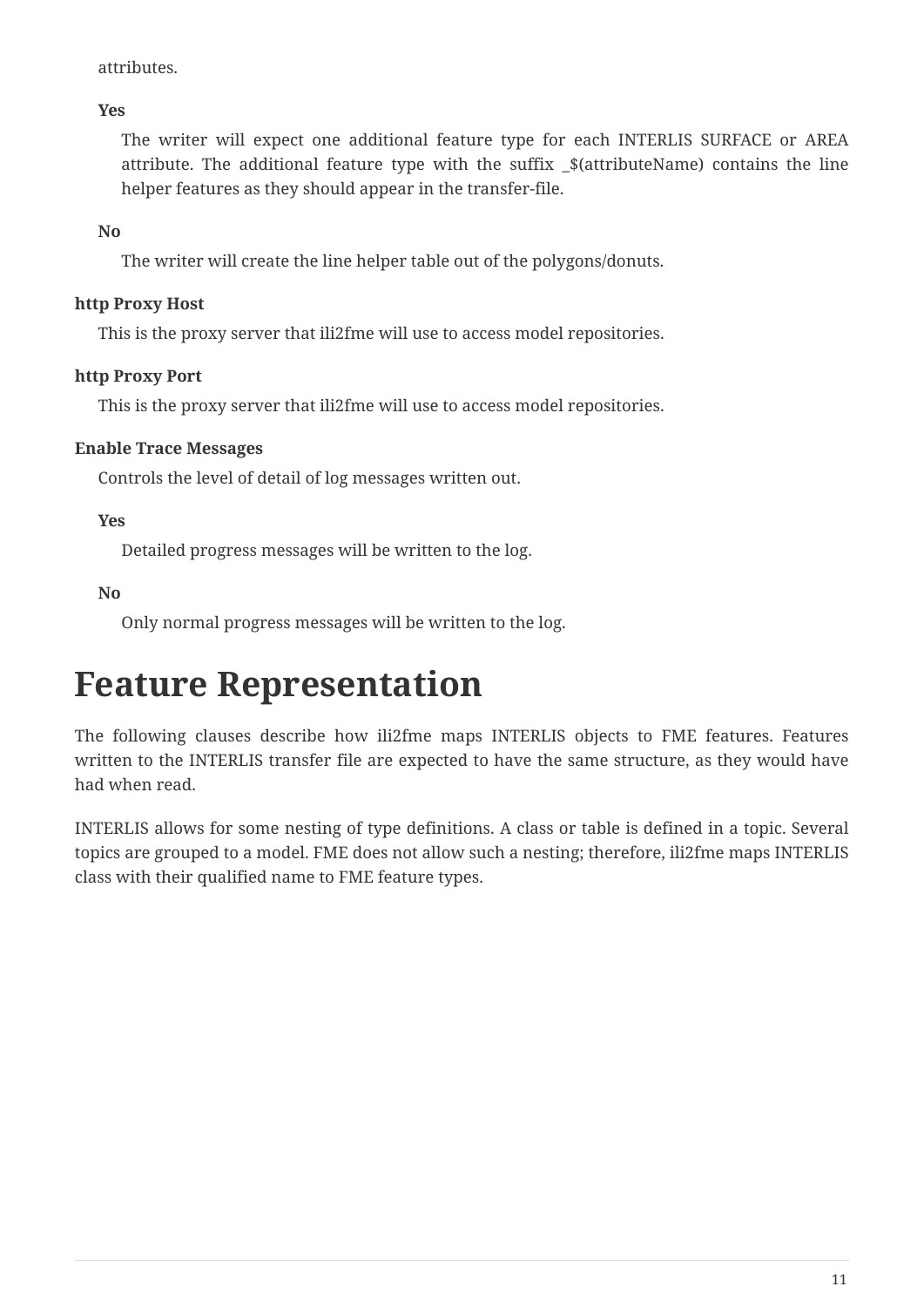

#### FME feature schema

If an INTERLIS 2 data file has multiple baskets (instances of a topic; set of objects) of the same topic or the model has extended topics, additional format attributes are required.



To know which feature belongs to which basket, each feature has a reference to the basket in the format attribute xtf\_basket. Each basket is represented as an instance of the format feature type XTF\_BASKETS. The attribute xtf\_topic holds the qualified topic name that describes this basket (in this case that would be ModelA.TopicA). The attribute xtf\_id of the feature type XTF\_BASKETS is the transfer identification of the basket (BID).

## **Multiple Geometries per Class**

An INTERLIS class may define multiple attributes of type geometry.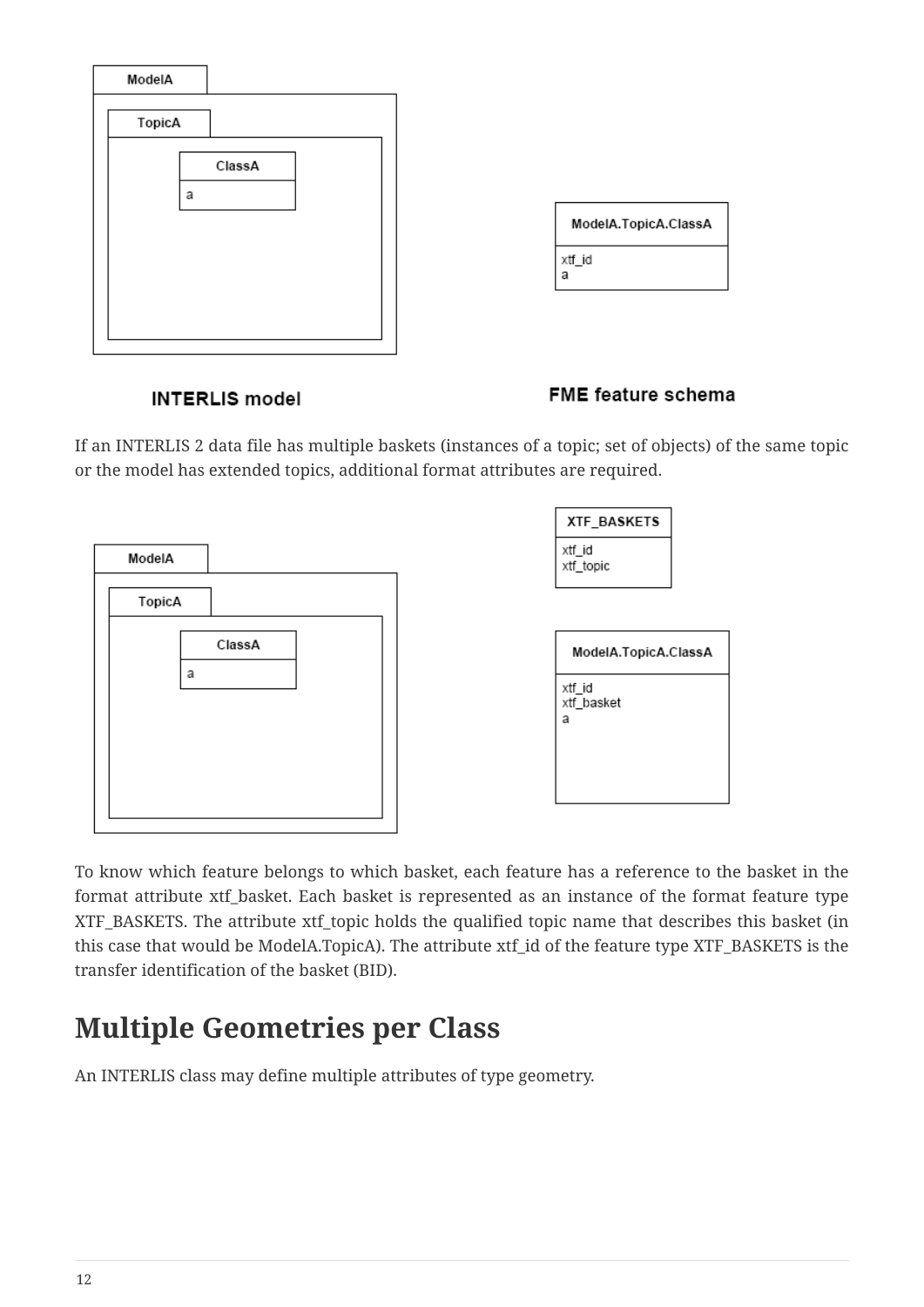

#### FME feature schema

ili2fme maps the first geometry of the INTERLIS class to the FME geometry of the feature. Any additional INTERLIS geometry attributes are mapped to existing FME attributes. The value of these attributes (attribute *b* in the diagram above) is HEX-encoded OGC WKB (this can be changed with the parameter Geometry Encoding) and can be extracted from that attribute to the feature geometry with the [GeometryReplacer](https://www.safe.com/transformers/geometry-replacer/) transformer or set with the [GeometryExtractor](https://www.safe.com/transformers/geometry-extractor/) transformer.

### **INTERLIS 1 Area**

INTERLIS 1 encodes attributes of type AREA in helper table prior to the main table. ili2fme can read these attributes in three modes:

- build polygons/donuts automatically from the line table
- read the main table and the line table as they are in the transfer file
- combination of the two cases above

Automatic polygon building works only, if the AREA attribute is the first geometry attribute of the INTERLIS table.

With automatic polygon building, the mapping is as follows: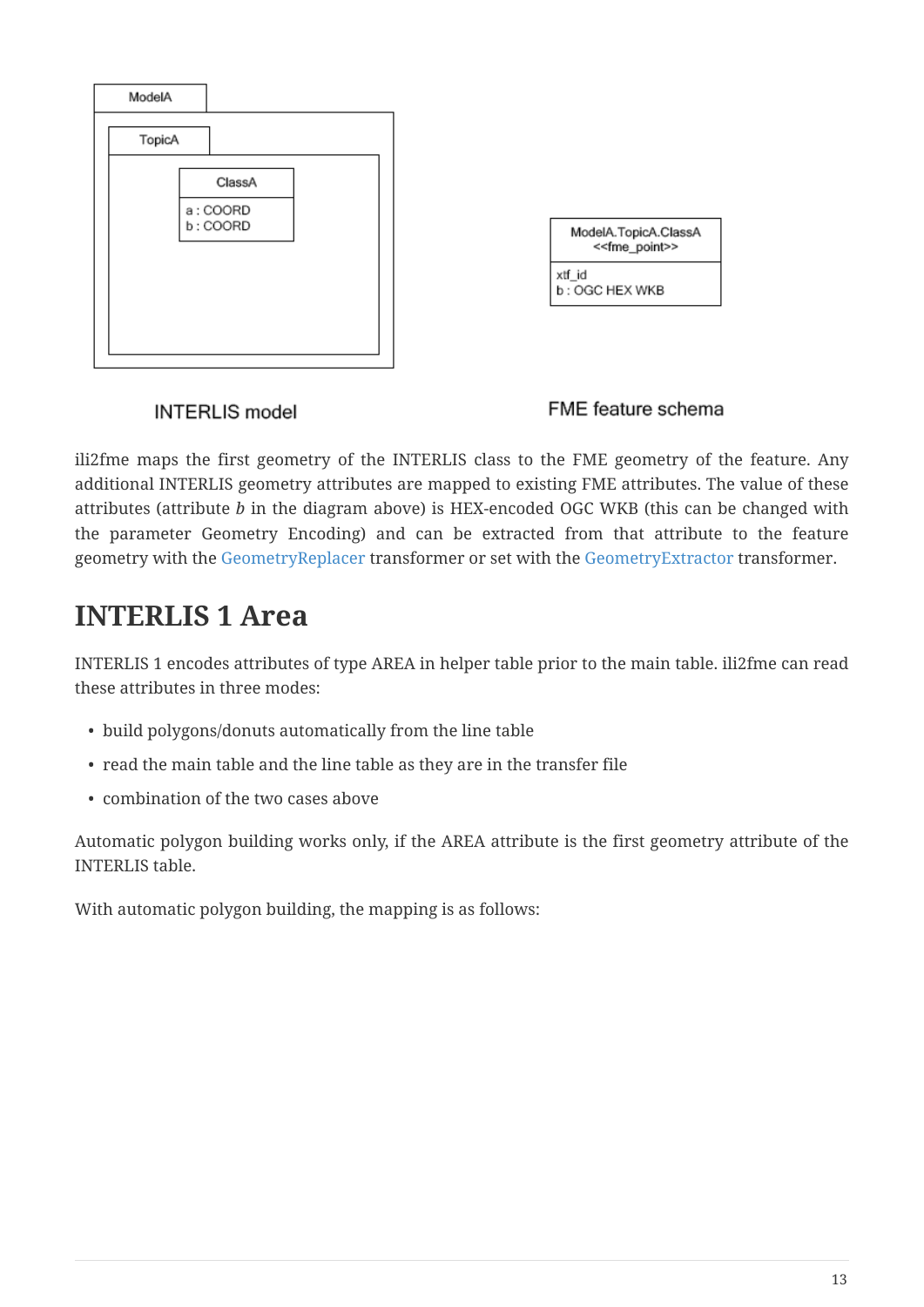

FME feature schema

With automatic polygon build disabled, the mapping is as follows:



**INTERLIS** model

FME feature schema

### **INTERLIS 1 Surface**

INTERLIS 1 encodes attributes of type SURFACE in helper table following the main table. ili2fme can read these attributes in three modes:

- build polygons/donuts automatically from the line table
- read the main table and the line table as they are in the transfer file
- combination of the two cases above

Automatic polygon building works only, if the SURFACE attribute is the first geometry attribute of the INTERLIS table.

With automatic polygon building the mapping is as follows: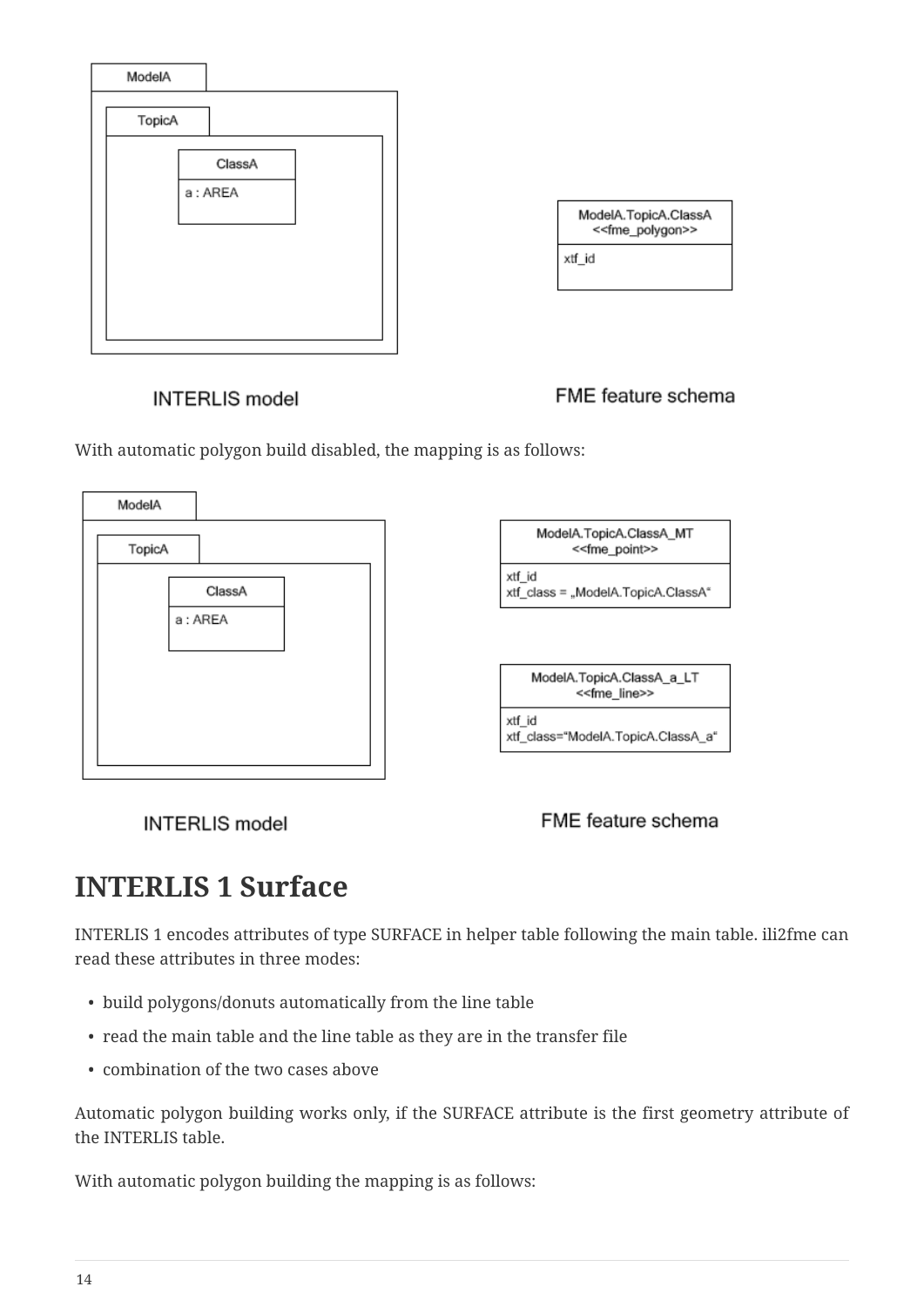![](_page_14_Figure_0.jpeg)

## ModelA.TopicA.ClassA <<fme\_polygon>>

#### **INTERLIS** model

FME feature schema

With automatic polygon build disabled, the mapping is as follows:

![](_page_14_Figure_5.jpeg)

#### **INTERLIS** model

FME feature schema

The line table (ModelA.TopicA.ClassA\_a\_LT) gets an additional attribute (with the name of the main class; in this case \_itf\_ref\_ClassA) that is a reference from the lines to the feature in the main table (ModelA.TopicA.ClassA\_MT)

### **INTERLIS 2 Incremental Transfer**

INTERLIS 2 supports incremental transfers (change only transfers). Incremental transfer happens per basket. There are two kind of incremental transfers: INITIAL and UPDATE. INITIAL ist the first transfer in a series of transfers. It includes all objects. UPDATE is used for all succeeding transfers following INITIAL and includes only changed objects since the last transfer. Both kinds require additional format attributes.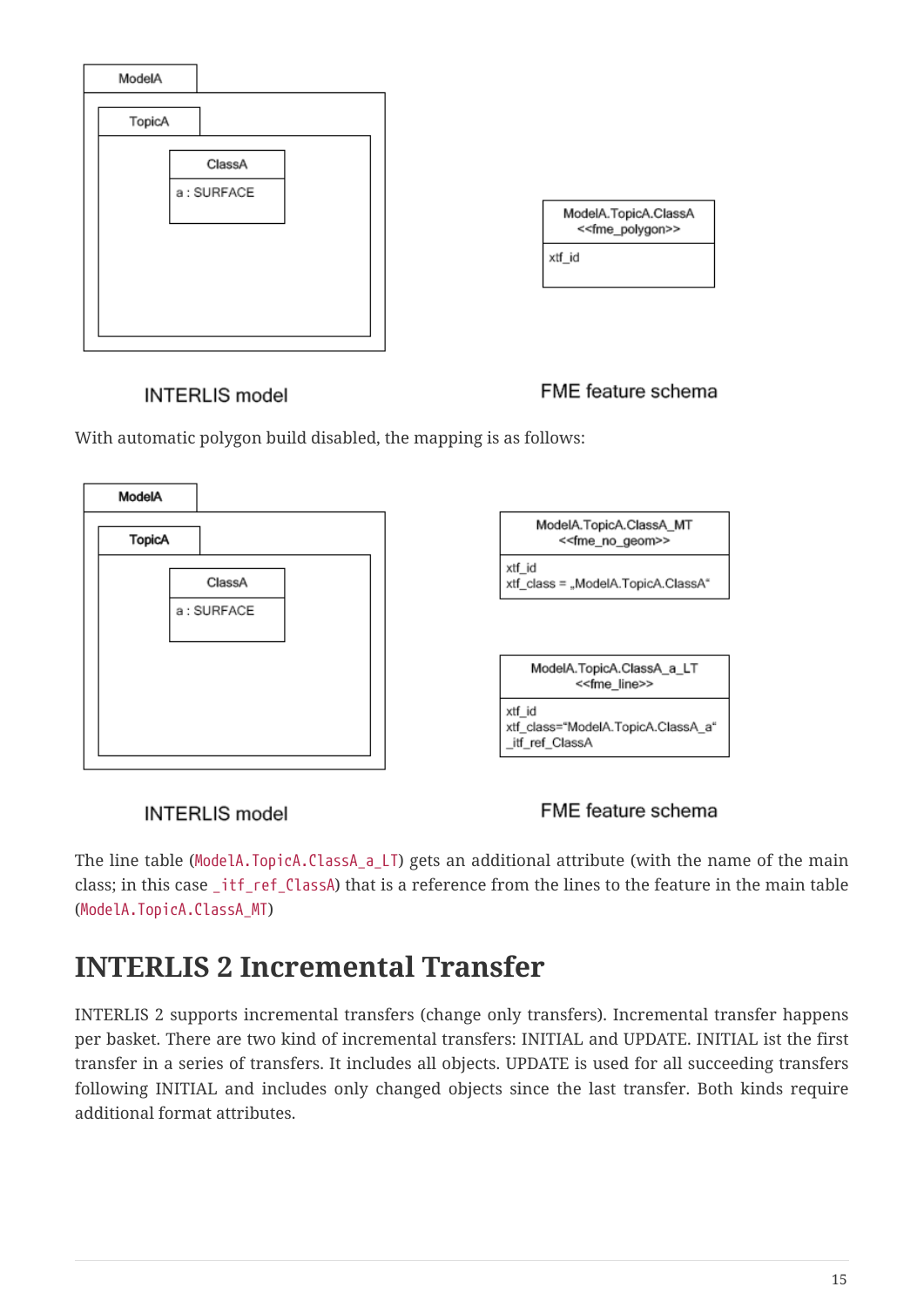|             | XTF_BASKETS                    | XTF_DELETEOBJECT                                                   |
|-------------|--------------------------------|--------------------------------------------------------------------|
| ModelA      | xtf_id<br>xtf_topic            | xtf_id<br>xtf_basket                                               |
| TopicA      | xtf_startstate<br>xtf_endstate |                                                                    |
| ClassA<br>a |                                | ModelA.TopicA.ClassA<br>xtf_id<br>xtf_basket<br>xtf_operation<br>a |
|             |                                |                                                                    |

#### FME feature schema

For an INITIAL data transfer, the XTF\_BASKETS feature that represents the basket has a value in the xtf\_endstate attribute. The xtf\_startstate attribute should not be set. There are no XTF\_DELETEOBJECT features. The xtf\_operation attribute should not be set.

For an UPDATE data transfer, the XTF\_BASKETS feature that represents the basket has a value in the xtf\_startstate and the xtf\_endstate attribute. The xtf\_startstate value is the same as the xtf\_endstate of the last transfer of that basket. The xtf\_operation attribute should be set to INSERT, UPDATE or DELETE. Instead of mapping deleted objects to ordinary features with xtf\_operation set to DELETE, they may alternatively be mapped to instances of the format feature type XTF\_DELETEOBJECT (without any INTERLIS attribute values; just xtf\_id and xtf\_basket).

## **Inheritance Mapping Strategy**

ili2fme supports to inheritance mapping strategies. Depending on your INTERLIS model, one or the other is appropriate.

#### **Superclass Strategy**

Attributes of non-root classes are shifted to the root, as illustrated by the following figure: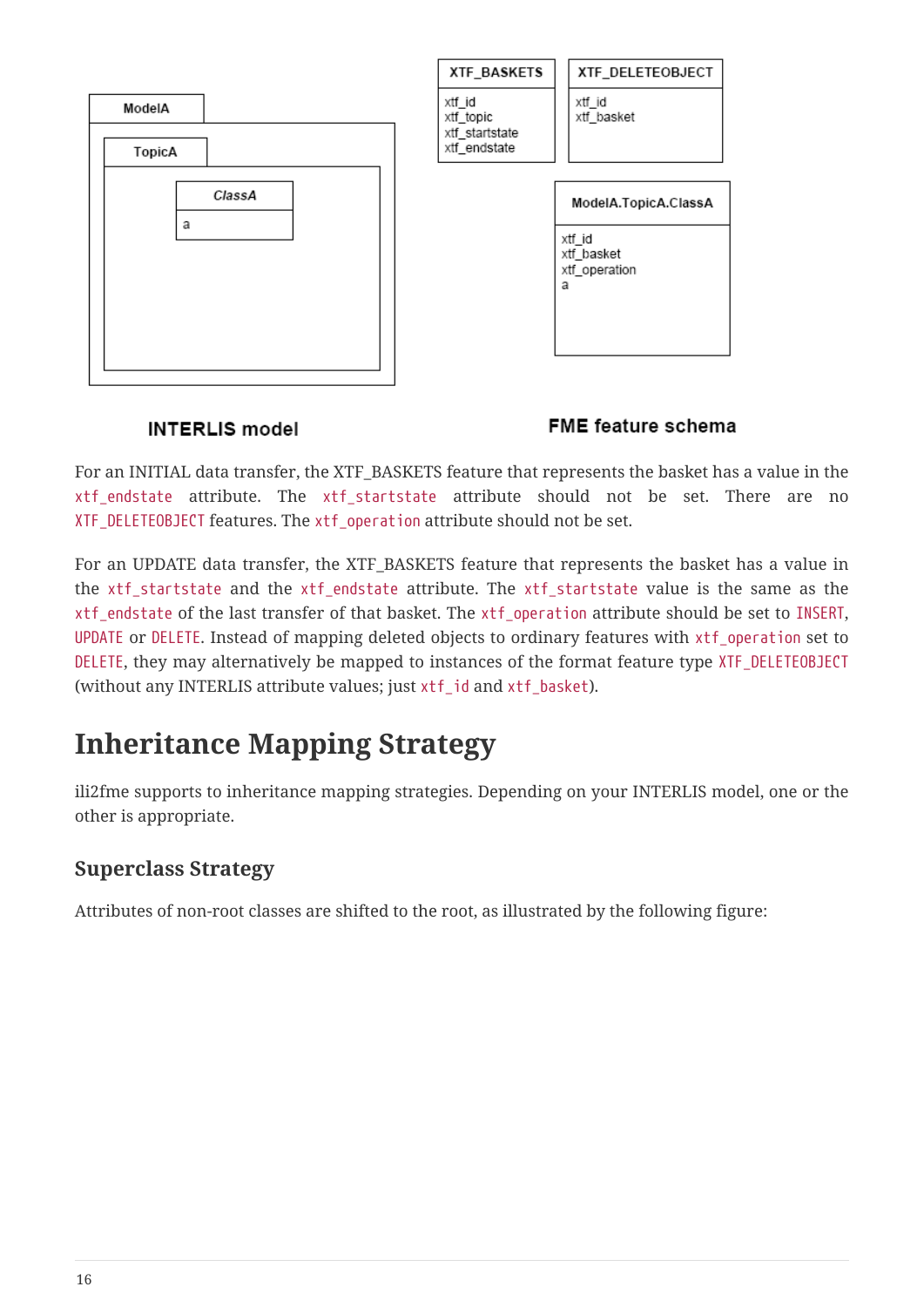![](_page_16_Figure_0.jpeg)

#### FME feature schema

The format attribute xtf\_class may be used to determine if a feature is an instance of class ModelA.TopicA.ClassB or class ModelA.TopicA.ClassC.

#### **Subclass Strategy**

Attributes of base classes are shifted to leafs, as illustrated by the following figure:

![](_page_16_Figure_6.jpeg)

| XTF BASKETS         |
|---------------------|
| xtf id<br>xtf_topic |

| ModelA.TopicA.ClassB                        |
|---------------------------------------------|
| xtf id<br>xtf class<br>xtf basket<br>a<br>b |
|                                             |

| ModelA.TopicA.ClassC                   |  |  |
|----------------------------------------|--|--|
| xtf id<br>xtf class<br>xtf basket<br>а |  |  |

#### **INTERLIS** model

#### FME feature schema

There is no feature type ModelA.TopicA.ClassA because it's an abstract class in the INTERLIS model.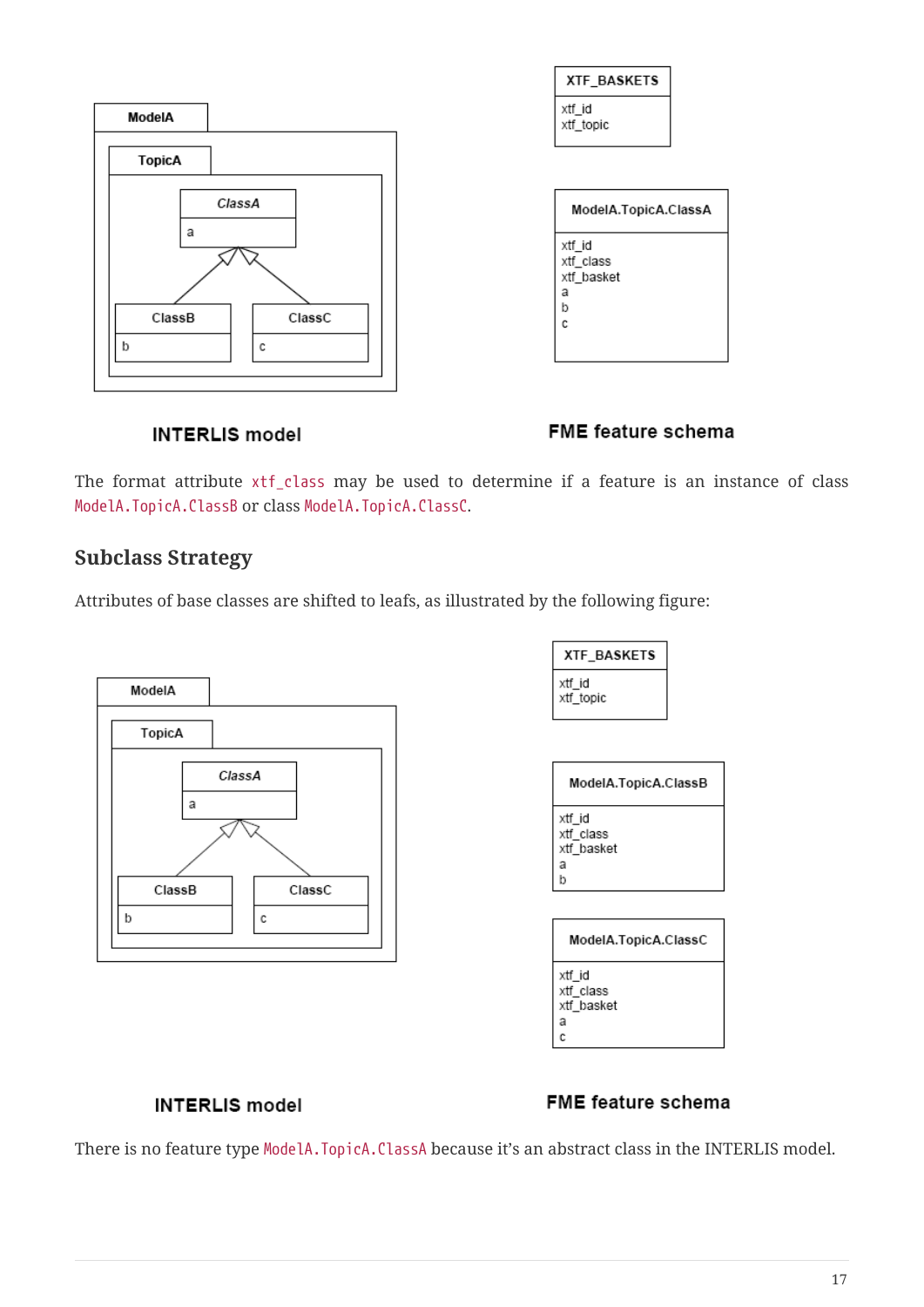## **Enumerations**

There are two modes to read enumerations:

#### **SingleType**

will read all elements of all enumerations with the same FME feature type XTF\_ENUMS.

#### **OneTypePerEnumDef**

will create one FME feature type for each enumeration type.

#### **Enumerations as a Single Feature Type**

![](_page_17_Figure_7.jpeg)

| XTF ENUMS                                         |
|---------------------------------------------------|
| thisEnum<br>baseEnum<br>iliCode<br>itfCode<br>seq |

#### **INTERLIS** model

#### FME feature schema

For the feature type XTF\_ENUMS, the following features will be read:

| thisEnum                | baseEnum | iliCode  | itfCode  | seq |
|-------------------------|----------|----------|----------|-----|
| ModelA.TopicA.Color     |          | red      | 0        |     |
| ModelA.TopicA.Color     |          | green    | 1        |     |
| ModelA.TopicA.Landcover |          | green    | $\theta$ |     |
| ModelA.TopicA.Landcover |          | street   |          |     |
| ModelA.TopicA.Landcover |          | building | 2        |     |
| ModelA.TopicA.Landcover |          | water    | 3        |     |

The property baseEnum is only defined, if the enumeration is an extended one. The property seq is only set, if the enumeration is ordered.

#### **One Feature Type per Enumeration**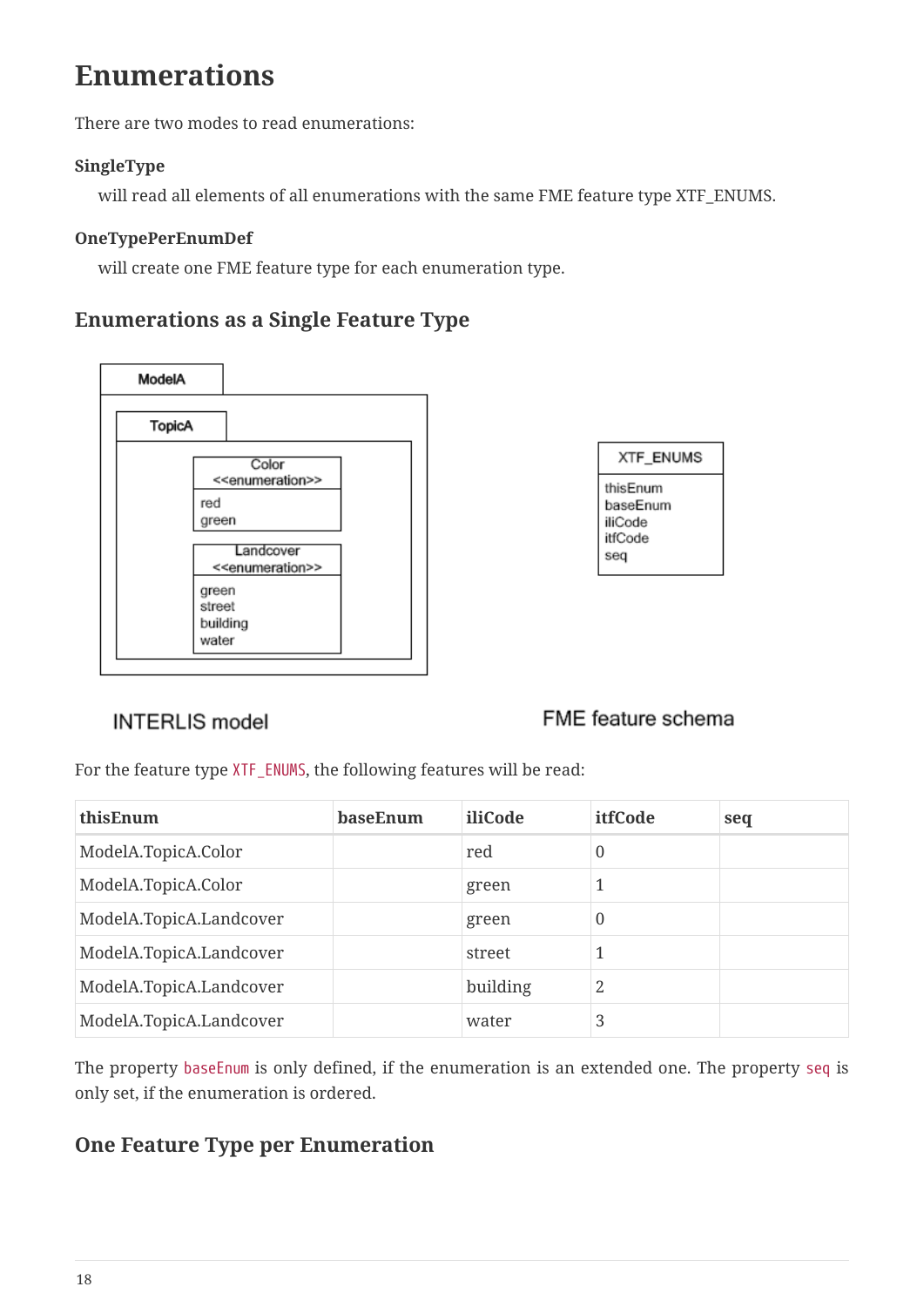![](_page_18_Figure_0.jpeg)

| ModelA.TopicA.Color       |
|---------------------------|
| iliCode<br>itfCode<br>seq |
|                           |
| ModelA.TopicA.Landcover   |
| iliCode<br>itfCode<br>sea |

#### FME feature schema

For the feature type ModelA.TopicA.Color the following features will be read:

| iliCode | itfCode | seq |
|---------|---------|-----|
| red     |         |     |
| green   |         |     |

### **BAG/LIST OF**

![](_page_18_Figure_7.jpeg)

#### **INTERLIS** model

#### FME feature schema

INTERLIS structure attributes (in the example the attribute "color" in the class "Car") are mapped to FME lists. The definition of the INTERLIS structure (in the example the structure "Color") is not mapped as a FME feature type. The type of the structure element is defined by the value of the attribute xtf\_class (similar to the class type of objects; see sec. Superclass Strategy), which is mandatory to be set. In the example has the list attribute color{0}.xtf\_class therefore the value ModelA.TopicA.Color.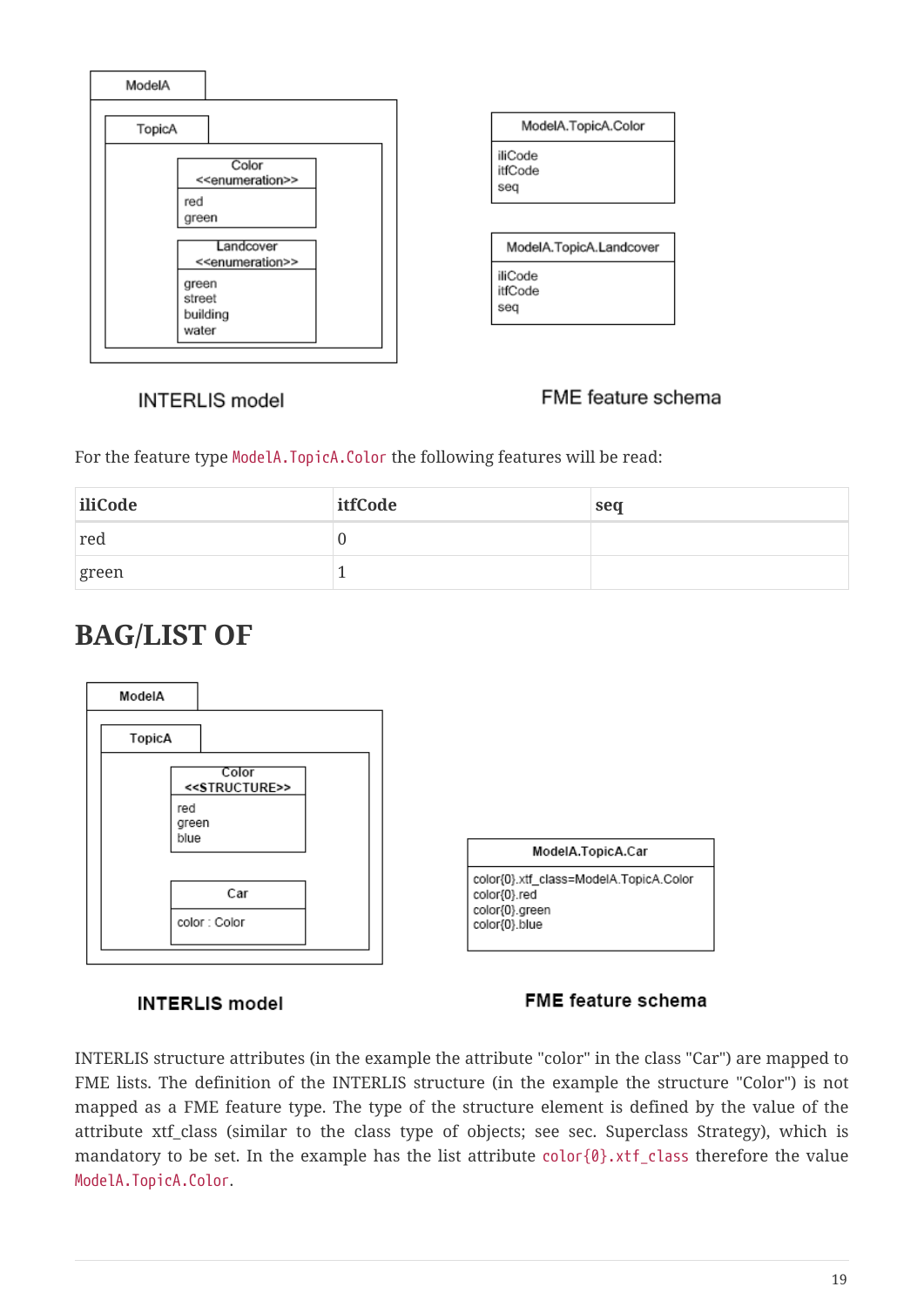## **Format Attributes**

In addition to the generic FME feature attributes that FME Workbench adds to all features (see [About Feature Attributes](https://docs.safe.com/fme/html/FME_Desktop_Documentation/FME_ReadersWriters/aboutFeatures/feature-type-attributes-about.htm)), this format also adds format-specific attributes.

| <b>Attribute</b> | <b>Description</b>                                                                                                                                                                                                                                                                                                       |
|------------------|--------------------------------------------------------------------------------------------------------------------------------------------------------------------------------------------------------------------------------------------------------------------------------------------------------------------------|
| xtf_id           | Value of the TID XML-attribute out of the<br>INTERLIS transfer file. Unique across all feature<br>types.                                                                                                                                                                                                                 |
| xtf_class        | Qualified name of the INTERLIS class name. This<br>is different from the feature type name in the<br>case of non base classes. In the figure above<br>would ModelA.TopicA.ClassB be a possible value.<br>If this value is not set, the feature type name is<br>used as the qualified INTERLIS class name.                |
| xtf_basket       | Value of the BID XML-attribute out of the<br>INTERLIS transfer file. May be used as foreign<br>key to a feature of the feature type. XTF_BASKET<br>(see below). On writing, this may be used to<br>write multiple baskets of the same topic.<br>If writing INTERLIS 1 transfer files, this<br>attribute is not required. |
| xtf_operation    | Only used for incremental INTERLIS 2 transfer.<br>Possible values are: INSERT, UPDATE, DELETE.                                                                                                                                                                                                                           |
| xtf_consistency  | Only used for somehow modified data. Not yet<br>fully supported.                                                                                                                                                                                                                                                         |
| xtf_geomattr     | Deprecated: Name of the geometry attribute<br>read (e.g. "Geometrie"). An INTERLIS class may<br>define multiple geometry attributes.                                                                                                                                                                                     |

### **Format Features**

The reader creates additional feature types, and the writer expects this feature types as well. If writing INTERLIS 1 transfer files, these feature types are not required.

#### **XTF\_TRANSFER**

Content of the INTERLIS 2 transfer file header section.

| <b>Attribute</b> | <b>Description</b>                                                                    |
|------------------|---------------------------------------------------------------------------------------|
| oidspace{}       | Content from the <0IDSPACES> element from the<br>header section of the transfer file. |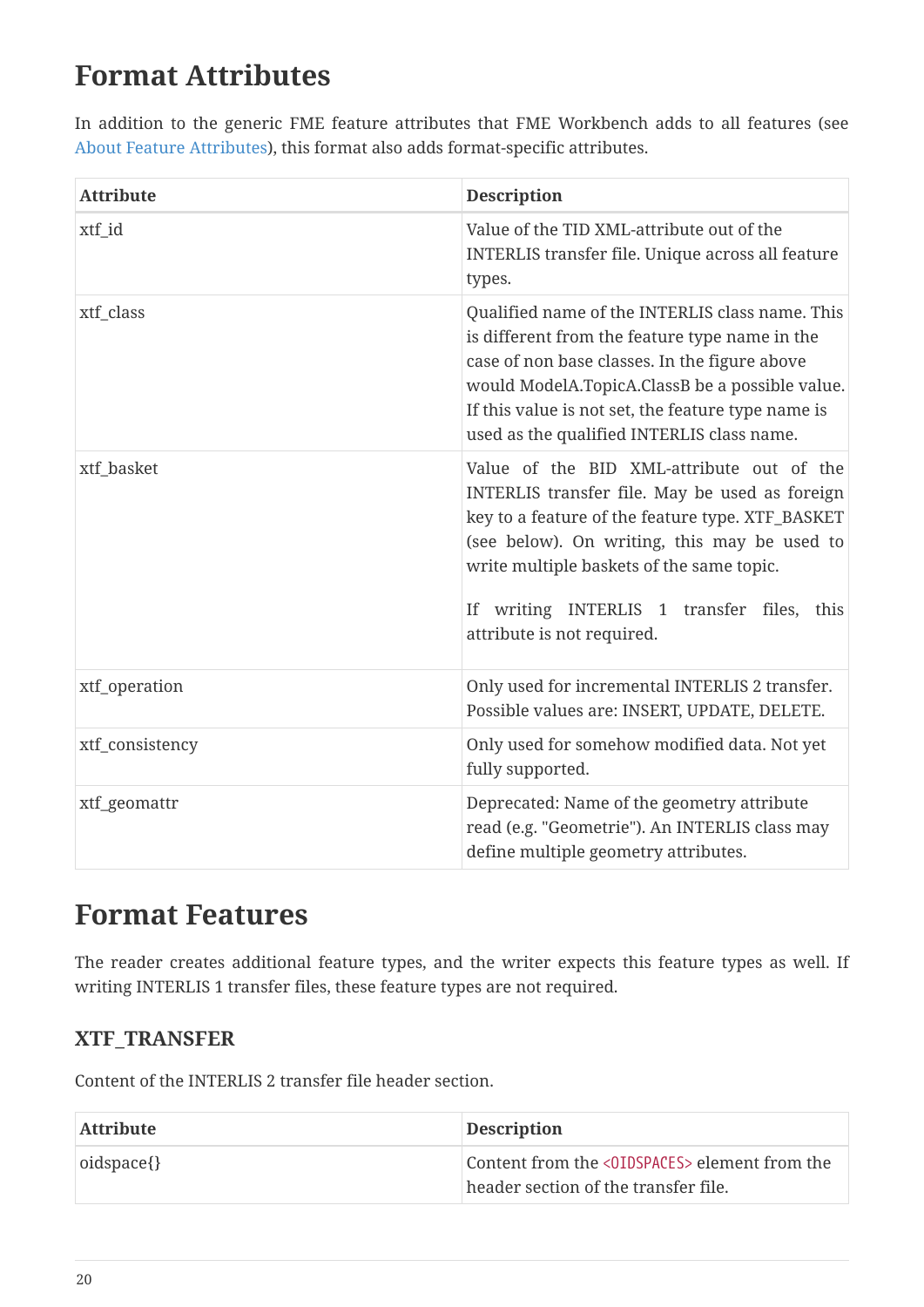| <b>Attribute</b>     | <b>Description</b>                                                                                              |
|----------------------|-----------------------------------------------------------------------------------------------------------------|
| oidspace{}.name      | For each OID domain used in this INTERLIS 2<br>transfer file, an alias name (as used in this<br>transfer file). |
| oidspace{}.oiddomain | Qualified name of the INTERLIS 2 OID domain<br>definition.                                                      |
| comment              | Content of <comment> element from the header<br/>section of the transfer file.</comment>                        |

#### **XTF\_BASKETS**

| <b>Attribute</b> | <b>Description</b>                                                                                                                                                                                               |
|------------------|------------------------------------------------------------------------------------------------------------------------------------------------------------------------------------------------------------------|
| xtf_id           | For each basket in the INTERLIS 2 transfer file,<br>the value of the BID XML-attribute.                                                                                                                          |
| xtf_topic        | Qualified name of the INTERLIS 2 topic name. In<br>the figure above would ModelA. TopicA be a<br>possible value.                                                                                                 |
| xtf_startstate   | Only used for incremental INTERLIS 2 transfer.<br>If set, it indicates an UPDATE transfer. It indicates<br>an INITIAL transfer, if it is not set. If it is not an<br>incremental transfer, the value is ignored. |
| xtf_endstate     | Only used for incremental INTERLIS 2 transfer.<br>If set, it indicates an incremental transfer. If it is<br>not set, this is not an incremental transfer.                                                        |
| xtf_consistency  | Only used for somehow modified data. Not yet<br>fully supported.                                                                                                                                                 |

### **XTF\_DELETEOBJECT**

| <b>Attribute</b> | <b>Description</b>                                                                                                                                                                                                              |
|------------------|---------------------------------------------------------------------------------------------------------------------------------------------------------------------------------------------------------------------------------|
| xtf_id           | Value of the TID XML-attribute out of the<br>INTERLIS transfer file. Unique across all feature<br>types.                                                                                                                        |
| xtf basket       | Value of the BID XML-attribute out of the<br>INTERLIS transfer file. May be used as foreign<br>key to a feature of the feature type XTF_BASKET.<br>On writing, this may be used to write multiple<br>baskets of the same topic. |

#### **XTF\_ENUMS**

This feature type is only created by the reader if the parameter [Create Feature Types For](#page-7-0) [Enumerations](#page-7-0) is set to **SingleType**.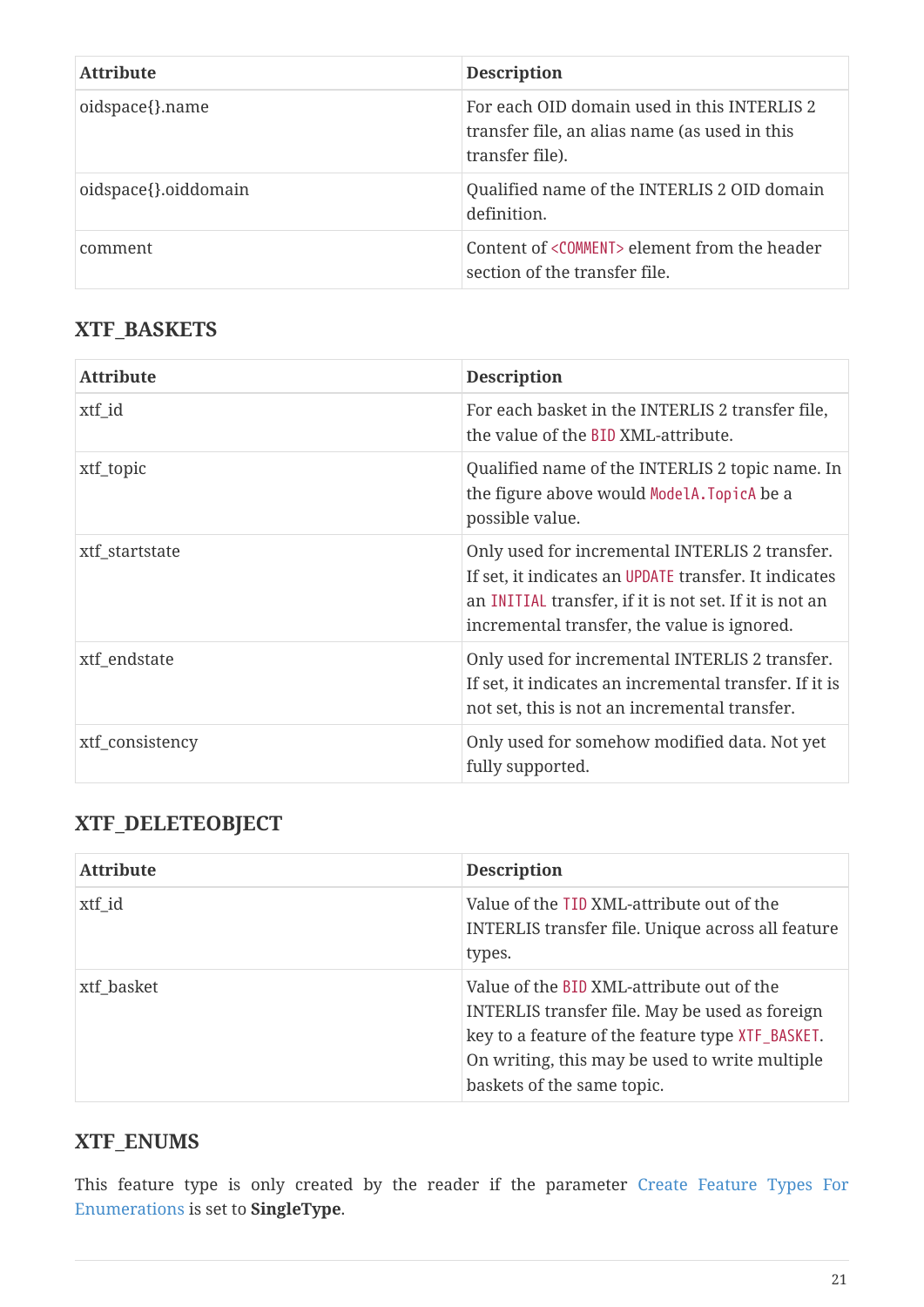| <b>Attribute</b> | <b>Description</b>                                                                                                                  |
|------------------|-------------------------------------------------------------------------------------------------------------------------------------|
| thisEnum         | Qualified INTERLIS name of the enumeration<br>definition of this element.                                                           |
| baseEnum         | Qualified INTERLIS name of the base<br>enumeration definition of this element. This is<br>only set, if the enumeration is EXTENDED. |
| iliCode          | Qualified INTERLIS Name of the enumeration<br>element. Same as it would appear in an<br>INTERLIS 2 transfer file (XTF).             |
| itfCode          | Code of the enumeration element as it would<br>appear in an INTERLIS 1 transfer file (ITF).                                         |
| seq              | Ordering position of the element. Only set, if this<br>enumeration is ORDERED.                                                      |

#### **XTF\_ERRORS**

Errors from the reader.

| <b>Attribute</b> | <b>Description</b>                                                               |
|------------------|----------------------------------------------------------------------------------|
| iliname          | Qualified name of the INTERLIS 2 model<br>element that is related to the message |
| message          | Error message                                                                    |
| $tid{}$          | TIDs of the objects related to the message                                       |

# **Limitations**

- custom line forms
- XTF line attributes
- recursive structure attributes

## **License**

- ili2fme is licensed under the LGPL (Lesser GNU Public License).
- Some libraries used by ili2fme are licensed under MIT/X.
- Some libraries used by ili2fme are licensed under Apache 2.0.
- Some libraries used by ili2fme are licensed under a library specific license.
- ili2fme includes software developed by The Apache Software Foundation (<http://www.apache.org/>).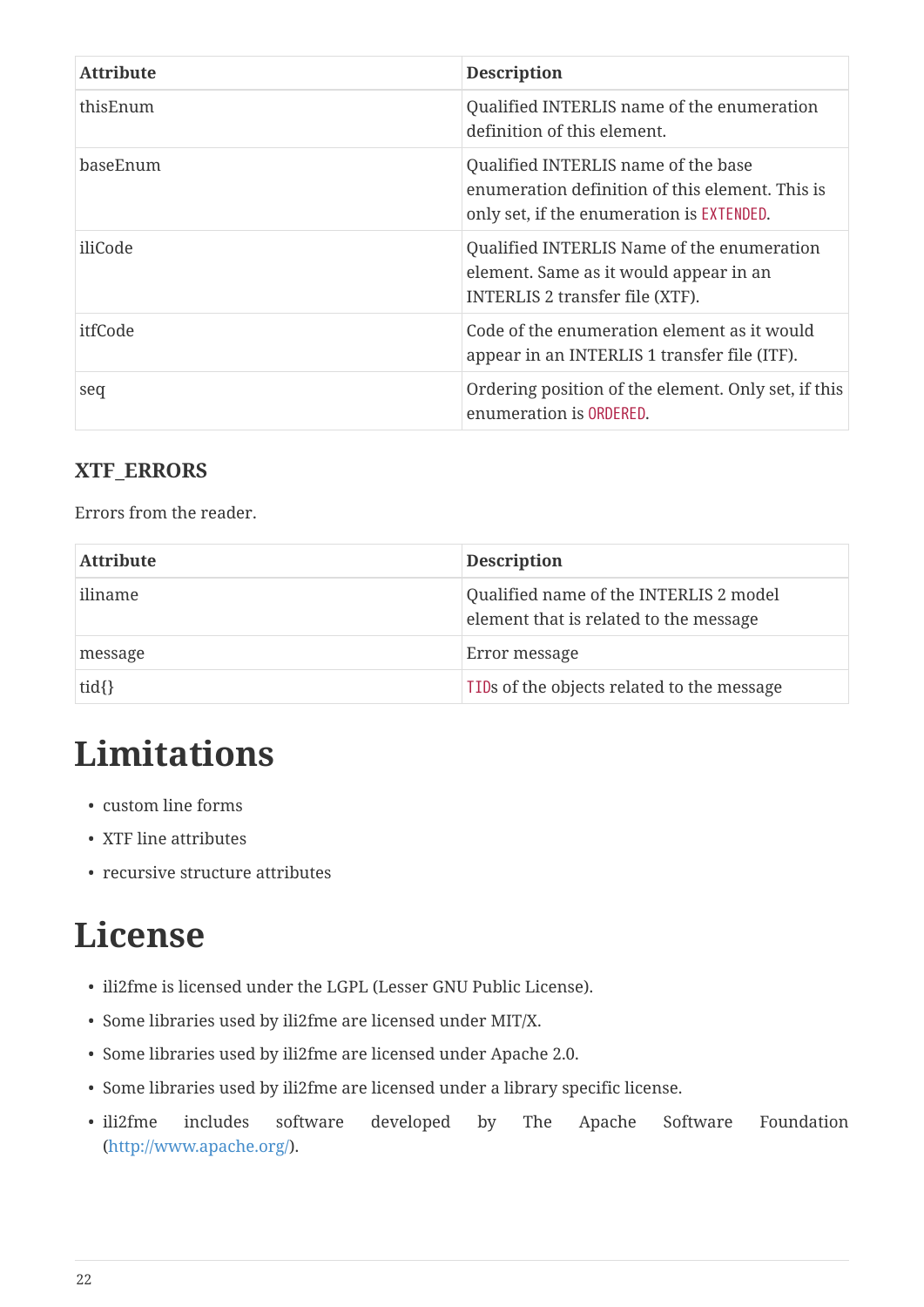## **Installation**

• Please note that Safe Software distributes the ili2fme format with FME as a convenience.

**NOTE**

• The [Licensing options](https://www.safe.com/pricing/fme-desktop/) for this format begin with FME Desktop Professional Edition.

### **Requirements**

For the current version of ili2fme, you will need a JRE (Java Runtime Environment) installed on your system, version 1.6.0 or later. The JRE (Java Runtime Environment) can be downloaded for free from the Website <http://www.java.com/>.

### **Files**

To install ili2fme, choose a directory and extract the distribution file there. Copy the files and subdirectories of \${ili2fme}/FME Suite to your FME directory. Add your standard INTERLIS models to the directory \${FME}/plugins/interlis2/ilimodels. At runtime, ili2fme requires the following files:

```
${FME}/plugins/ili2c.jar
${FME}/plugins/ili2fme.jar
${FME}/plugins/jts-core-1.14.0.jar
${FME}/metafile/ch.ehi.fme.Main.fme
${FME}/formatsinfo/interlis2.db
```
## **Configuration**

To use ili2fme with the FME Universal Viewer, FME requires you to set an environment variable: FME\_VIEWER\_THREADING=SINGLE. ili2fme\_doesn't use or require any windows registry entries or user settings file.

### **How to migrate/update an existing ili2fme installation**

Just copy the files and subdirectories of the new \${ili2fme}/FME Suite to your FME directory. Starting with ili2fme version 4.0, there is no longer a native part required. You may delete the files iom\_fme.dll and xerces-c\_2\_6-interlis2.dll (from previous ili2fme versions). You must delete the file jts-1.8.jar and jts-1.13.jar. They are in conflict with jts-core-1.14.0.jar and result in a error

```
tried to access field com.vividsolutions.jts.geom.LineString.points from class
ch.interlis.iom_j.itf.impl.jtsext.geom.CompoundCurveRing
```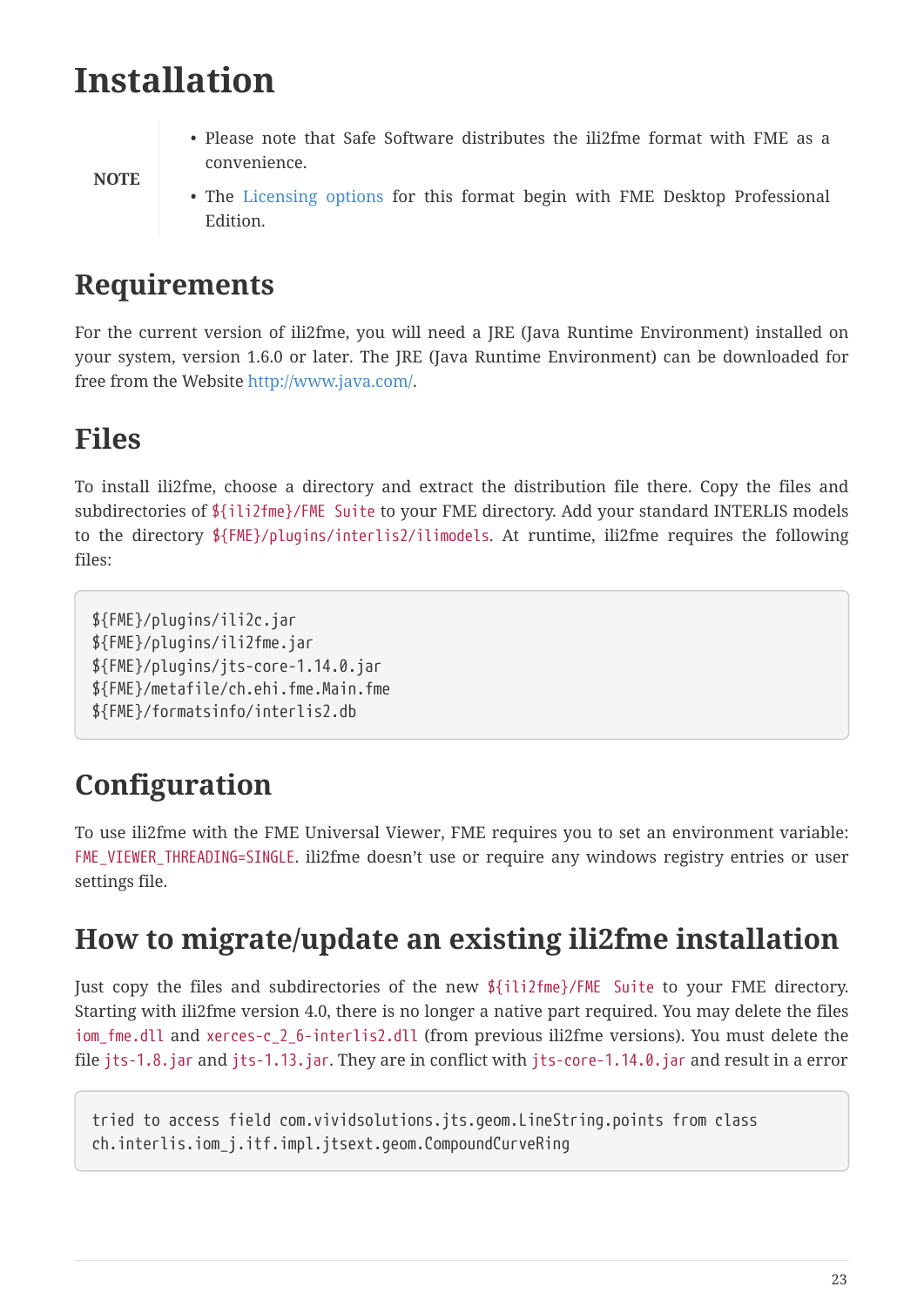# **FAQ**

## **Usage**

1. *I am getting the following error: "missing model Roads"*

In the folder of your data-file or your folder \${FME}/plugins/interlis2/ilimodels there is no .ilifile containing a "MODEL Roads". Move the file Roads.ili to the folder of your data-file or the folder \${FME}/plugins/interlis2/ilimodels.

2. *My destination format is INTERLIS and I'm getting the following error: "model name not specified"*

You must change the Parameter "MODELS" to "%DATA" or the name of the INTERLIS model (without extension .ili) that you intend to write (on the Destination Dataset).

3. *My destination format is INTERLIS and I'm getting the following error: "missing mandatory attribute xtf\_class."*

The appropriate feature types are expected by the writer, as if the same model would have been read by the INTERLIS 2 reader. That means: Every feature type must have the Attributes xtf id, xtf class, xtf basket. There must be a feature type XTF BASKET with attributes xtf id and xtf topic.

4. *My destination format is INTERLIS and I'm getting the following error: "missing mandatory attribute xtf\_basket."*

The appropriate feature types are expected by the writer, as if the same model would have been read by the INTERLIS 2 reader. That means: Every feature type must have the Attributes xtf\_id, xtf\_class, xtf\_basket. There must be a feature type XTF\_BASKETS with attributes xtf\_id and xtf topic.

5. *I have an INTERLIS model "Roads.ili". Should I place into the folder \${FME}/plugins/interlis2/ilimodels?*

Yes, if you read or write data according to that model more than once. (ili2fme will also look in the folder of your data-file for INTERLIS models.)

- 6. *Is the ordering of the model names as a value of the FME-keyword "Ili2fme\_Models" significant?* No, any ordering will do.
- 7. *If a model imports other models (like "Units" or "CoordSys"), should I name all models as value of the FME-keyword "Ili2fme\_Models"?*

No, but all required models (including indirectly imported ones), all required .ili-files, should be in the folder of your data-file or the folder \$(FME)/plugins/interlis2/ilimodels.

8. *If a model imports other models (like "Units" or "CoordSys"), which one should I name as value of the FME-keyword "Ili2fme\_Models"?*

Use the most specific one (the one that imports directly or indirectly all the other ones). The imported models will be used automatically.

9. *If a model extends another one, which one should I name as value of the FME-keyword "Ili2fme\_Models", the base model or the extended one?*

Use the extended one. The base model will be used automatically.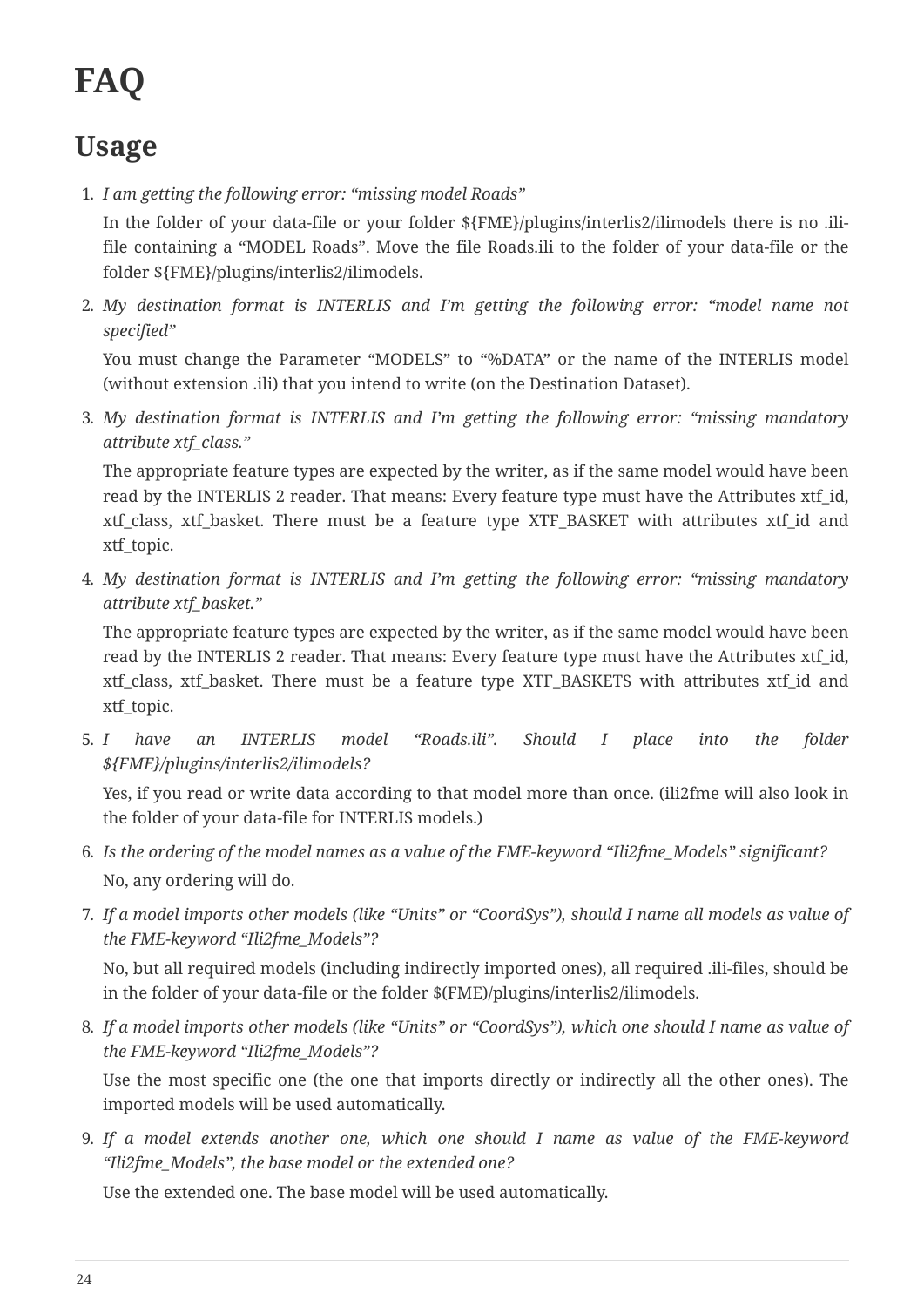- 10. *I would like to convert to a particular INTERLIS model. How can I import the feature types?* Import the INTERLIS model file (file with the extension .ili), instead of a INTERLIS data file. (You have to change the Filetype in the file selector dialog to "All Files" to see the ili-files.)
- 11. *Is it possible to merge the output of ili2fme with an existing file?*

No, not directly. But you can read the existing file into the same workbench, setup the merging inside the workbench and write the result of the merging. In that way, you are able to fully control how the existing and the new data is merged.

## **Mapping**

1. *How to map XTF\_ID, XTF\_CLASS, XTF\_BASKET if INTERLIS is the destination format?*

XTF ID is the XML attribute TID and should be unique across all feature types. Typically the value of the primary key of the source feature. XTF\_CLASS the qualified name of the destination INTERLIS-class. Typically a constant like "ModelName.TopicName.ClassName" (the actual value depends on your INTERLIS model). XTF\_BASKET is the foreign key of a feature of type XTF\_BASKETS.

2. *How to specify at export the kind of transfer (FULL, INITIAL, UPDATE) and the kind of feature operation (INSERT, UPDATE, DELETE)?*

The kind of transfer is indicated by values in the attributes "xtf\_startstate" and "xtf\_endstate" of the format feature type "XTF\_BASKETS". If "xtf\_endstate" is not set, its an FULL transfer. If "xtf\_endstate" is set and "xtf\_startstate" is not set, it's an INITIAL transfer. If "xtf\_endstate" and "xtf startstate" are set, it's an INITIAL transfer. The values INSERT, UPDATE, DELETE are required for incremental transfer. Use the format attribute "xtf\_operation".

- 3. *What is the purpose of the feature type "XTF\_DELETEOBJECT"?* It's a shortcut to signal "this object is no longer in the basket".
- 4. *What is the purpose of the format attribute "xtf\_operation"? Which are the possible values?* This format attribute indicates the kind of change to the object. Possible values are: INSERT, UPDATE, DELETE. It's only used with incremental transfer mode.
- 5. *What is the purpose of the format attribute "xtf\_consistency"? Which are the possible values?* Possible values are: COMPLETE, INCOMPLETE, INCONSISTENT, ADAPTED.
- 6. *If an attribute is of type enumeration (like "color: (red,green,blue);": Is it possible to get the values (0,1,2,…) instead of the resolved names?*
	- XTF file: No. In INTERLIS 2 the resolved name is the value. In INTERLIS 2 there is no mapping of an enumeration to a numeric.
	- ITF file: Yes. Set the parameter ILI1 ENUMASITFCODE to "Yes". (But this is not recommended, because it is more difficult to detect errors in the mapping script, and the mapping script becomes incompatible to INTERLIS 2 (XTF).)
- 7. *How are foreign keys mapped?*

The value of the REF XML-attribute of the role (association end) gets the property value of the feature, that contains the role.

8. *How are 1-1 associations mapped?*

Like defined by the INTERLIS 2-encoding rules. The end class of the second role (association